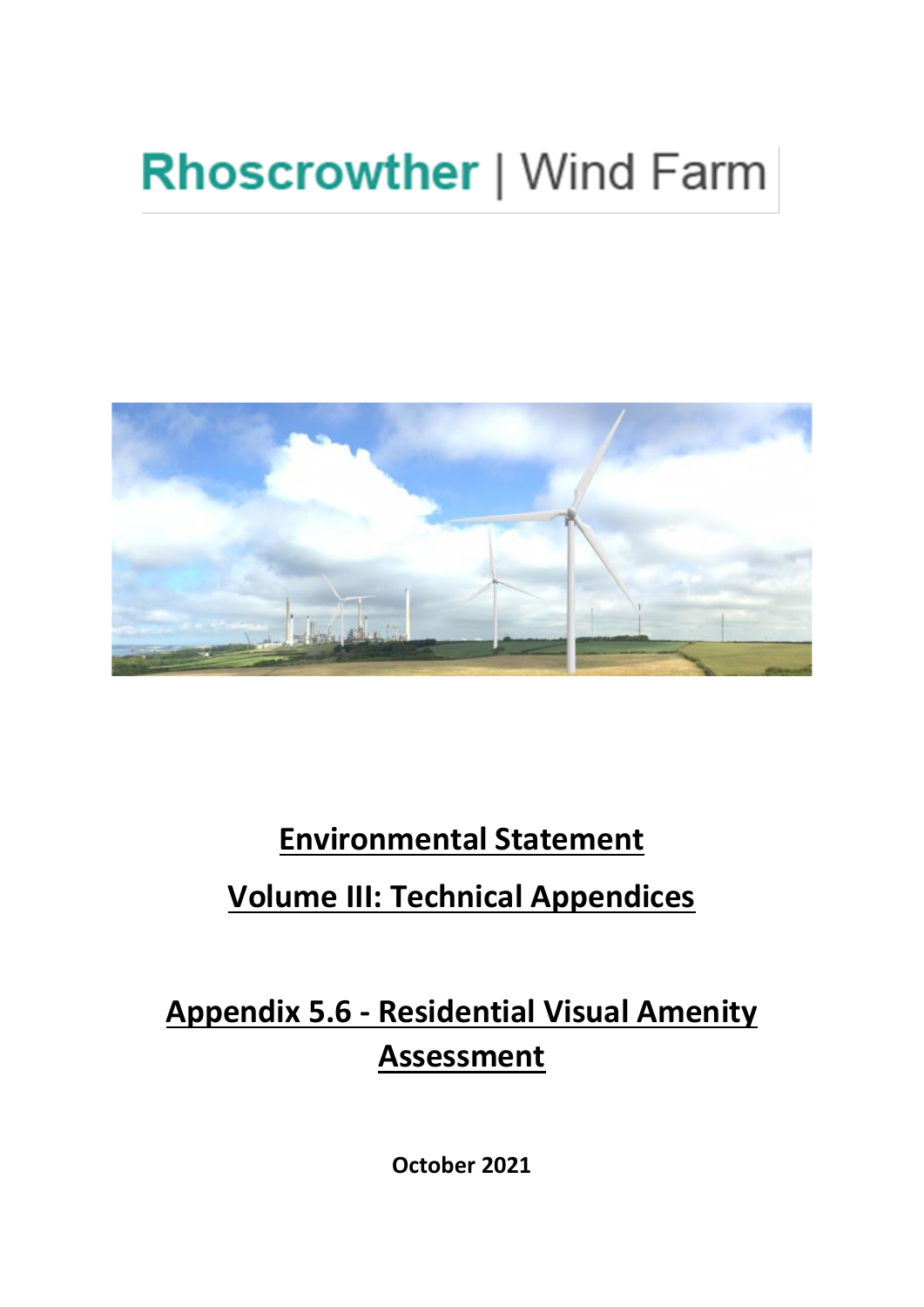### **Residential Visual Amenity Assessment**

### **Introduction**

 A5.6.1. This appendix provides a residential visual amenity assessment (RVAA) that has examined views of the proposed wind farm from private residential properties within 1.5km of the proposed wind turbines.

### **Policy and Guidance**

#### **Future Wales: The National Plan 2040**

- A5.6.2. Policy 18 of Future Wales: The National Plan 2040 (WG August 2021) states that renewable and low carbon energy Developments of National Significance will be permitted subject to policy 17 and 11 criteria, including criterial 2:  *there are no unacceptable adverse visual impacts on nearby communities and individual dwellings*.
- A5.6.3. Residential visual amenity is the "visual component" of residential amenity. However, no one has a "right to a view" and the outlook from a dwelling is a private interest so not strictly protected by the UK Planning system. However, private interests are sometimes taken into account 'in the planning balance' by decision makers where these are in the public interest.

#### **Inspector Decisions**

- A5.6.4. For example, Inspector Lavender in the Enifer Downs Appeal Decision in 2009 (Lavender 2009) stated that "*when turbines are present in such number, size and proximity that they represent an unpleasantly overwhelming and unavoidable presence in main views from a house or garden, there is every likelihood that the property concerned would come to be widely regarded as an unattractive and thus unsatisfactory (but not necessarily uninhabitable) place in which to live. It is not in the public interest to create such living conditions where they did not exist before*" (para 66, Lavender 2009).
- including Burnthouse Farm where Inspector Kingaby took a similar approach in her recommendations. These were endorsed by the Secretary of State in his  decision (para 10, SoS 2011), where he stated: *"… the Secretary of State agrees with the Inspector that serious harm to living conditions which might*  A5.6.5. This approach has been adopted by Inspectors in other appeals for wind farms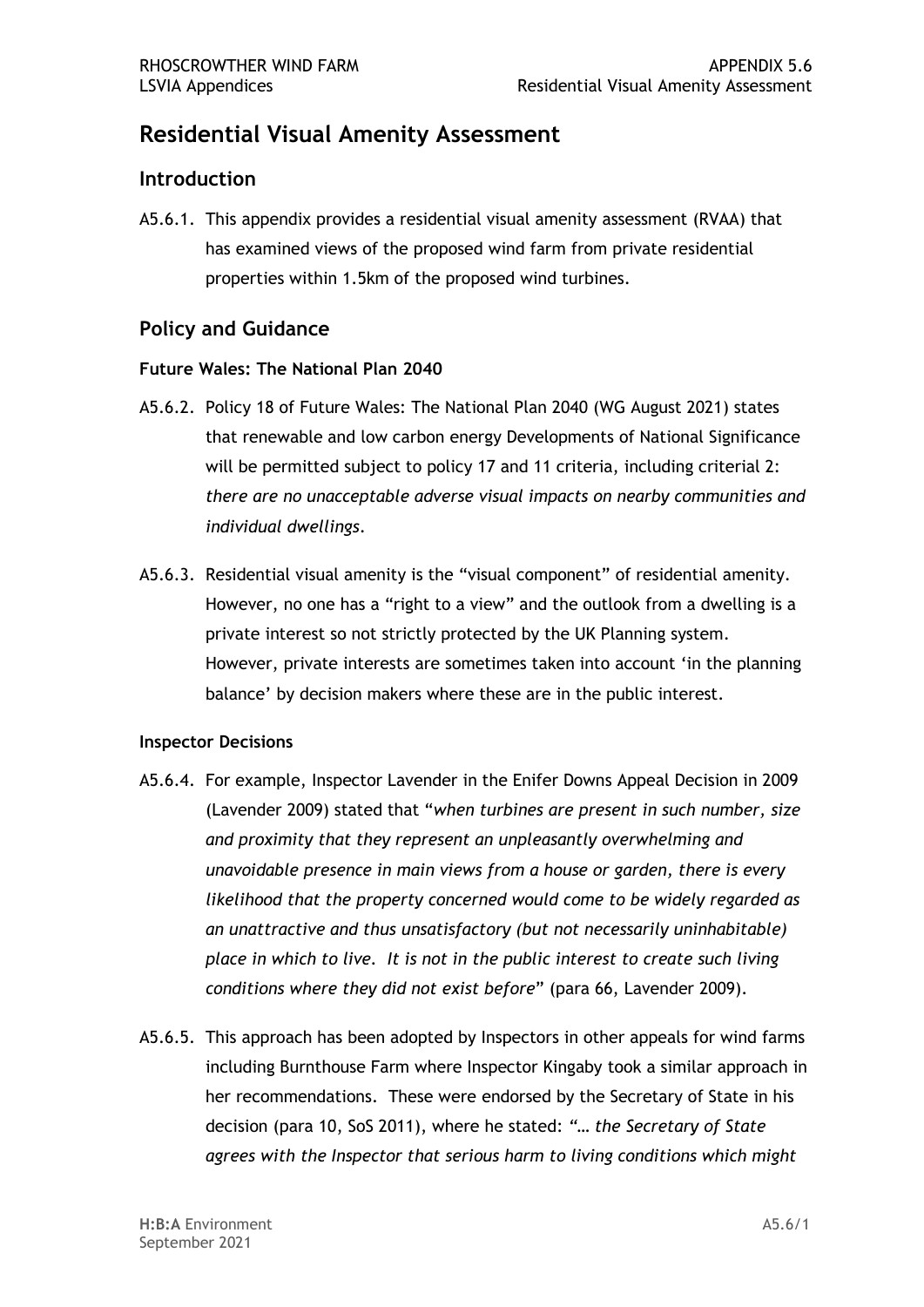*lead to a recommendation for planning permission to be refused, in the public interest, is a more stringent requirement than the identification of a significant adverse impact. He further agrees that when assessing the effect on visual outlook, it is helpful to pose the questions 'would the proposal affect the outlook of these residents to such an extent, ie be so unpleasant, overwhelming and oppressive that this would become an unattractive place to live?*".

#### **RVAA Guidance**

- may be appropriate to consider private viewpoints from residential properties. It advises that the scope and approach of such an assessment should be agreed with the planning authority as it would be impractical to visit all properties that might be affected, and the effects of development on private views is usually dealt with by way of residential amenity assessments. A5.6.6. The GLVIA3 (para 6.17, p107, LI/IEMA 2013) notes that, in some instances, it
- *Residential Visual Amenity Assessment (RVAA)* (LI March 2019) which draws on the principles and processes established by the GLVIA3, Inspector decisions and the experience of landscape architects in this field. The Foreword  explains that "*residential visual amenity assessment (RVAA) is a stage beyond LVIA and focusses exclusively on private views and private visual amenity*". It defines residential visual amenity (at para 1.2) as "*the overall quality, experience and nature of views and outlook available to occupants of residential properties, including views from gardens and domestic curtilage*". A5.6.7. The Landscape Institute has since issued Technical Guidance Note 2/19
- A5.6.8. It notes that changes in views and visual amenity are considered in the planning process but, in respect of private views and visual amenity "*no one has 'a right to a view'*" (para 1.5). It also notes that *"it is not uncommon for significant effects on views and visual amenity to be experienced by people at their place of residence as a result of introducing a new development into the landscape"* but *"this in itself does not necessarily cause a particular planning concern. However, there are situations where the effect on the outlook/visual amenity of a residential property is so great that it is not generally considered to be in the public interest to permit such conditions to occur where they did not exist before"* (para 1.6).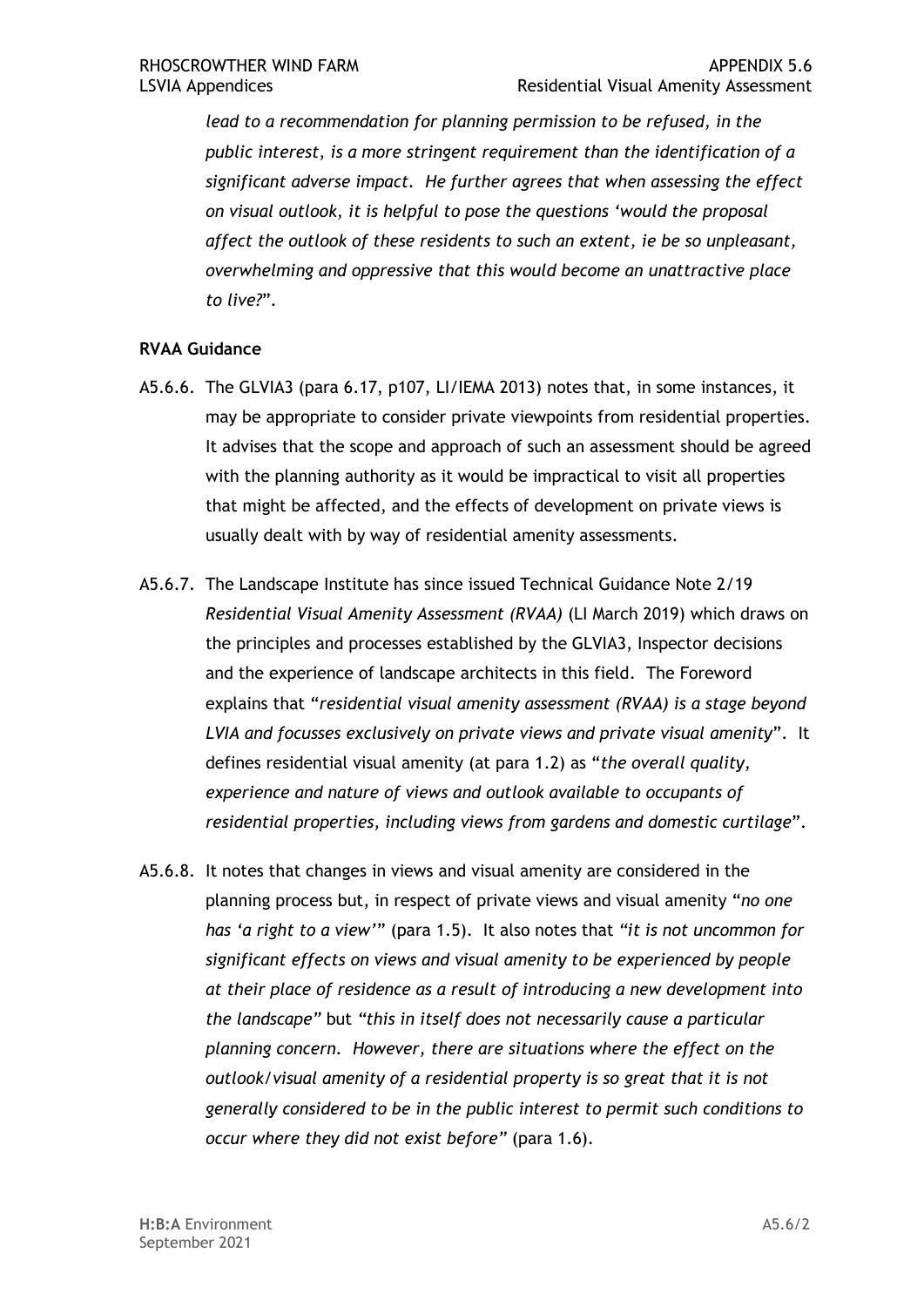- A5.6.9. With regards to when an RVAA should be undertaken, it advises that "*LVIA findings of significant (adverse) effects on outlook and/or visual amenity at a residential property do not automatically imply the need for an RVAA. However, for properties in (relatively) close proximity to a development proposal, and which experience a high magnitude of visual change, a RVAA may be appropriate, and may be required by the determining /competent authority*" (para 2.5).
- A5.6.10.With regards to undertaking an RVAA, the guidance recommends a transparent, objective approach to the assessment, based on the GLVIA3 principles and processes, evaluating and assessing the likely change to the visual amenity of a dwelling, as a result of the development and for the assessor to draw a conclusion as to whether the effect reaches the "Residential Visual Amenity Threshold" (para 3.1).
- A5.6.11.With regards to the RVAA process, the guidance recommends four steps which are set out in Figure 1 and Section 4, and can be summarised as:
	- Step 1: Define the study area and identify the properties to be assessed - determine the size of the study area and the scope of the RVAA on a case by case basis, taking account of the type and scale of the proposed development and the landscape and visual context, informed by ZTVs.
	- **EXEM** Step 2: Evaluate baseline visual amenity of properties describe the type, nature, extent and quality of the primary/main and secondary/peripheral views that may be experienced 'in the round' from the dwelling itself and from its domestic curtilage (including domestic gardens and drives).
	- Step 3: Assess likely change to visual amenity of properties assess the magnitude and significance of changes to views and visual amenity of properties, taking into account the sensitivity of residential receptors (which is likely to be high based on the value they place on their private views and visual amenity and their susceptibility to change).
	- Step 4: Form the Residential Visual Amenity Threshold judgement - undertake a detailed assessment of individual properties predicted to experience the greatest magnitude of change to judge whether the Residential Visual Amenity Threshold would be reached.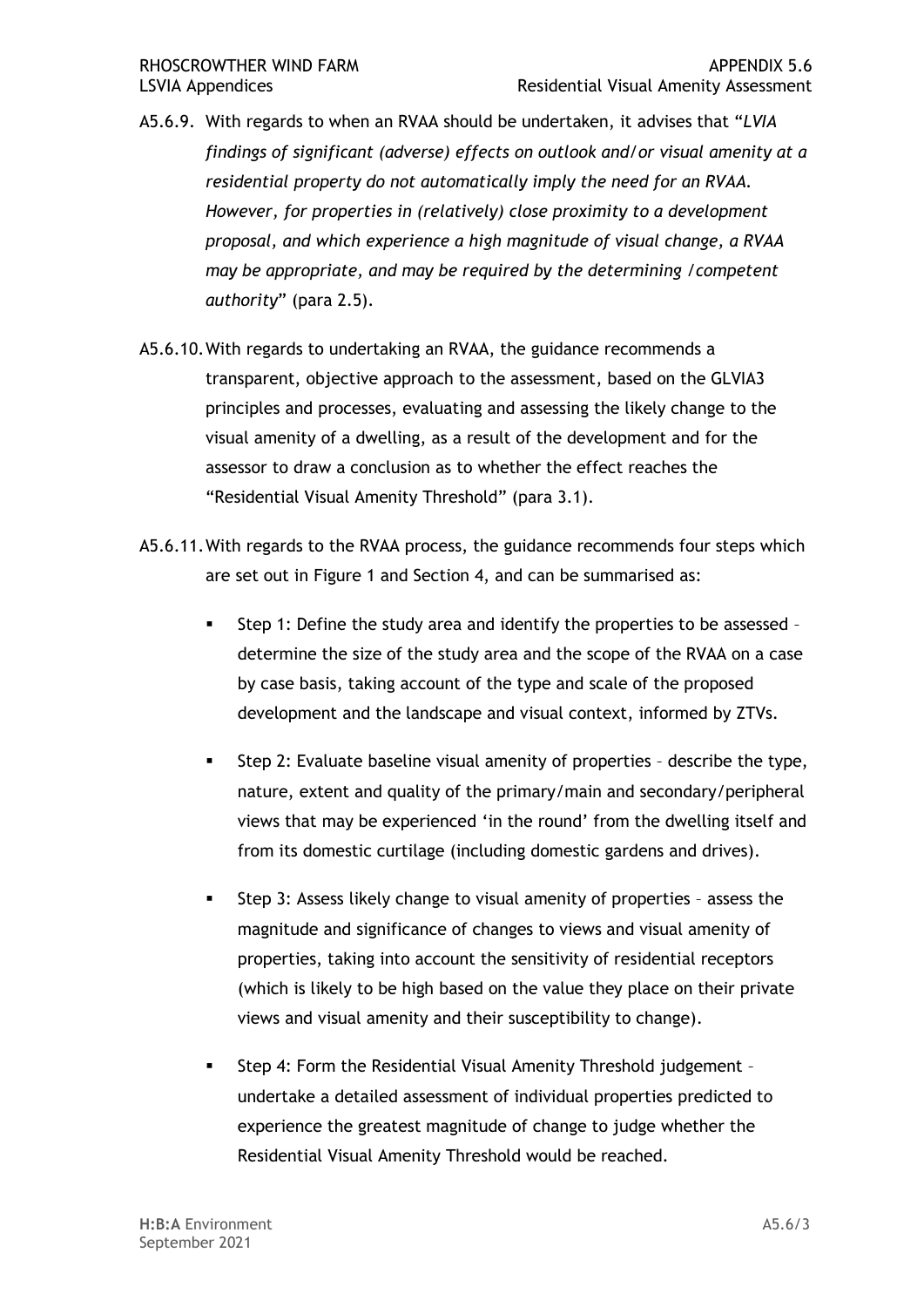- A5.6.12.With regards to forming a judgement on the Residential Visual Amenity Threshold, the guidance advises that this requires experience in addition to thorough and logical evaluation and reasoning, and that experience can be gained by peer review of assessments by others, visiting completed developments and checking if the changes to views and visual amenity were as predicted, plus analysing the information and reasoning used by planning Inspectors in England and Wales, Reporters in Scotland [and Commissioners in Northern Ireland] in reaching their findings and conclusions (para 3.1).
- [A5.6.13.It](https://A5.6.13.It) advises (para 4.19) that judgements should be communicated in a coherent manner, using text with clear descriptions, employing terminology which is commonly understood and descriptors which may have been previously used. Judgements should be unambiguous and have a clear, rational conclusion. It also gives some example descriptions and descriptors that might be used:
	- "blocking the only available view from a property"
	- "overwhelming views in all directions"
	- "unpleasantly encroaching"
	- "being inescapably dominant from the property".
- [A5.6.14.It](https://A5.6.14.It) notes that it may be useful to employ bespoke graphics such as annotated aerial photographs and wireframe visualisations to aid this final step of the assessment (para 4.19).
- A5.6.15.The guidance also advises that the final judgement on residential amenity is a planning matter which may be informed by an RVAA and other assessments, but which requires the weighing of all factors and likely effects (positive and negative) in the planning balance, so is a matter for qualified planners (and decision makers), not the RVAA assessors (para 1.9).

### **Method of Assessment**

 A5.6.16.This RVAA has been undertaken in accordance with the following method of assessment which takes into account the above policy, inspector decisions and guidance. It has involved a desk-based analysis using Ordnance Survey maps and aerial photography, a computer-generated ZTV (see ES Figure 5.46), fieldwork observations from both the nearest accessible location to each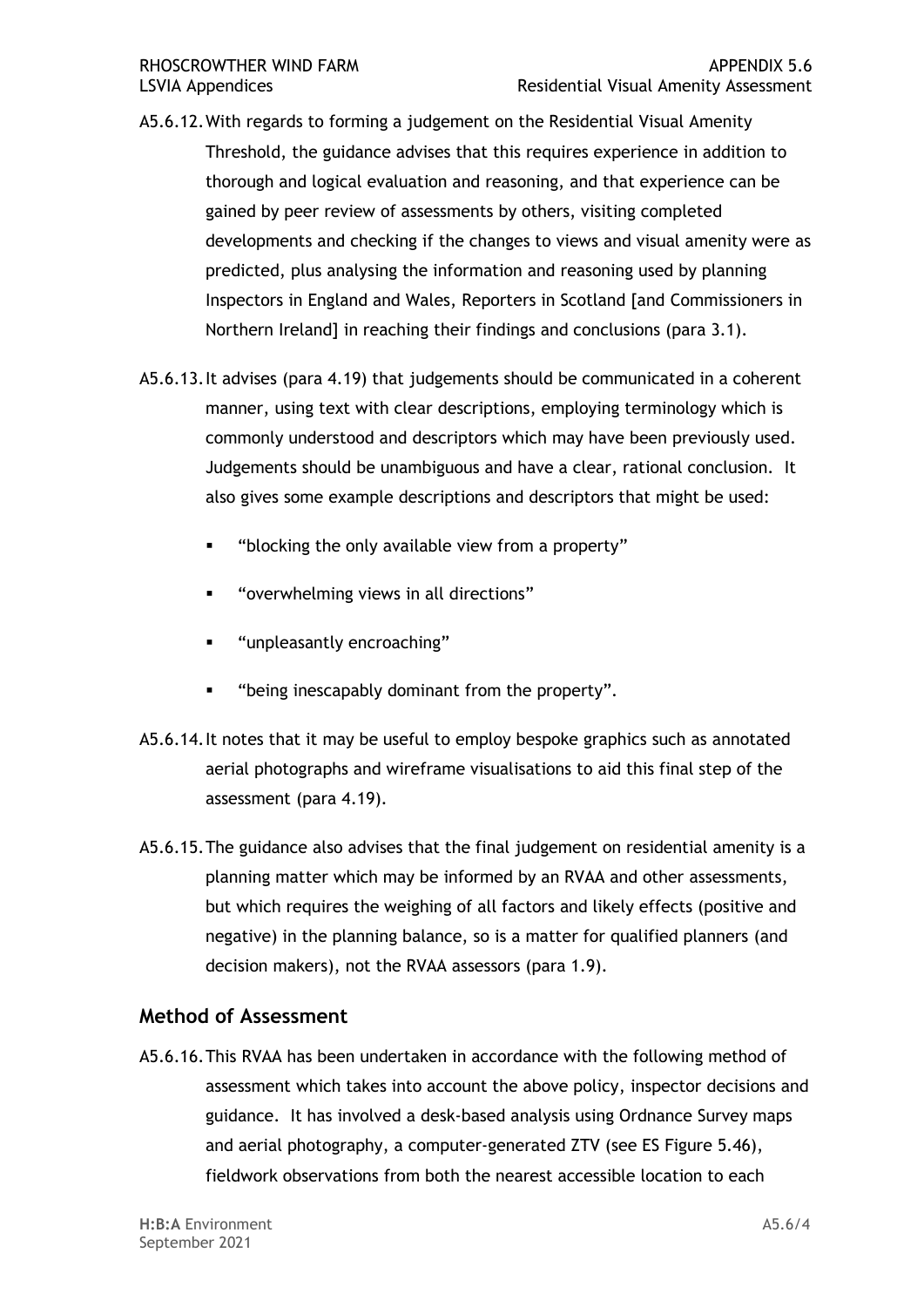property and the wider area using computer-generated wireframe views from each residential location (taken from the façade closest to the wind turbines, see ES Figures 5.47 – 5.57) and professional judgement.

### **Step 1: Study Area and Residential Properties**

- A5.6.17.A study area extending approximately 1.5km from the proposed wind turbines has been selected (see ES Figure 5.46) as this includes all residential properties in the local area that would be within zones of theoretical visibility and which would be sufficiently close to the three proposed wind turbines to assess whether the Residential Visual Amenity Threshold has been reached.
- A5.6.18.Then, the status of all properties within the study area have been examined to determine whether they are:
	- An existing residential property that is occupied or capable of occupation.
	- A derelict property or a non-residential building (eg an agricultural barn).
	- An existing property that is owned and/or occupied by the wind farm landowners or others with a financial interest in the scheme.
- A5.6.19.Derelict properties and non-residential buildings are discounted from the assessment. Where an existing property is owned and/or occupied by the wind farm landowner or others with a financial interest in the scheme, this is noted, but is not taken into account in the assessment of change to visual would reach the Residential Visual Amenity Threshold. However, it should be taken into account in the planning balance by the decision maker. amenity or when determining whether the presence of the wind turbines

#### **Step 2a: Baseline Visual Amenity of Properties**

- A5.6.20.Then, for each residential property (occupied or capable of occupation), the type, design and orientation of the property and the type, extent and nature of the existing views that may be experienced from the property and its examined from the nearest publicly accessible location, taking into account seasonal variations, and using descriptors such as: domestic curtilages (including domestic gardens and drives) have been
	- ▪ Type and design of property bungalow, semi-detached, detached, Tshaped, L-shaped, etc, number of storeys (single, single with dormer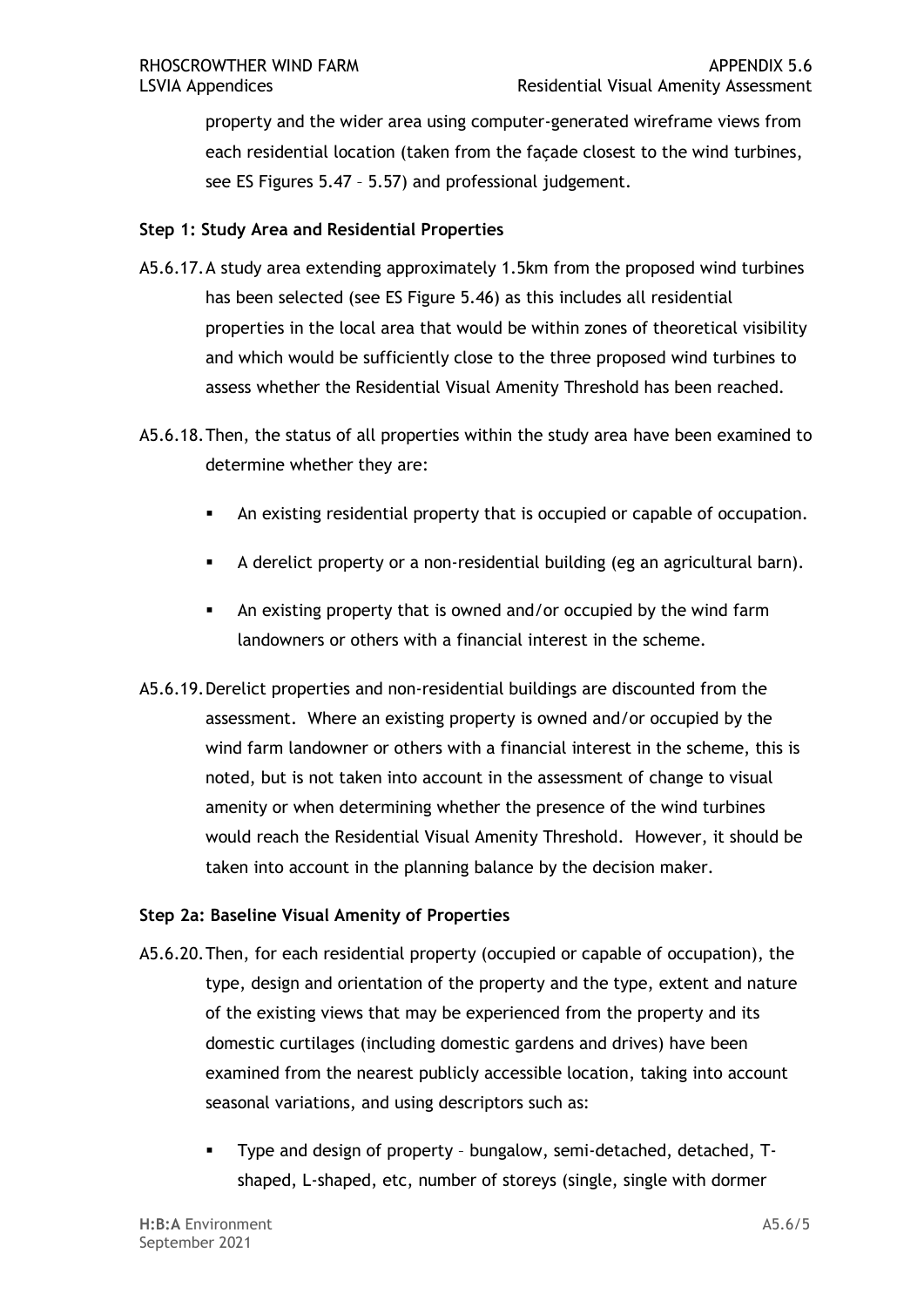windows or skylights, two, three, etc), the number of windows in the front and rear façades and gable ends (where these can be determined) and the layout of the external spaces (front/rear gardens, driveway, etc).

- ▪ Orientation of property using the OS grid directions north (N), north- northeast (NNE), northeast (NE), east-northeast (ENE), east (E), east- southeast (ESE), southeast (SE), south-southeast (SSE), south (S), south- northwest (WNW), northwest (NW) and north-northwest (NNW). southwest (SSW), southwest (SW), west-southwest (WSW), west (W) west-
- ▪ Type, extent and nature of view using terms such as panoramic, open, framed, enclosed, elevated, etc and with a description of the existing built and natural elements in the view.
- A5.6.21.Where feasible, existing views have been characterised in terms of whether they may be the primary/main or secondary/peripheral views from each property. In general, views from windows and doors in the front and rear façades of a property are considered to be primary and views from gardens and driveways are considered to be secondary.

### **Step 2b: Availability of Views towards the Proposed Wind Turbines**

- A5.6.22.This is an additional step and informs Steps 3 and 4. For each residential property, views towards the proposed wind turbines from within the dwelling there are likely to be lines of sight between the windows, gardens, driveways, etc, within the property boundaries and the proposed wind turbines, the type of views that would be experienced and the extent to which landform, vegetation and/or other buildings are likely to screen the turbines in these aerial photographs and local knowledge). Descriptors include: itself and from its domestic curtilage have been analysed to identify where views (using computer-generated wireframe views, fieldwork observations,
	- Type of views direct or oblique and relative elevation.
	- ▪ Degree of screening unscreened, partially screened, largely screened or screened.
- A5.6.23.This analysis identifies the location(s) within the property that would provide the most open (least screened) view of the wind turbines, ie the "worst case" view (which informs Step 3) and also the number and range of views of the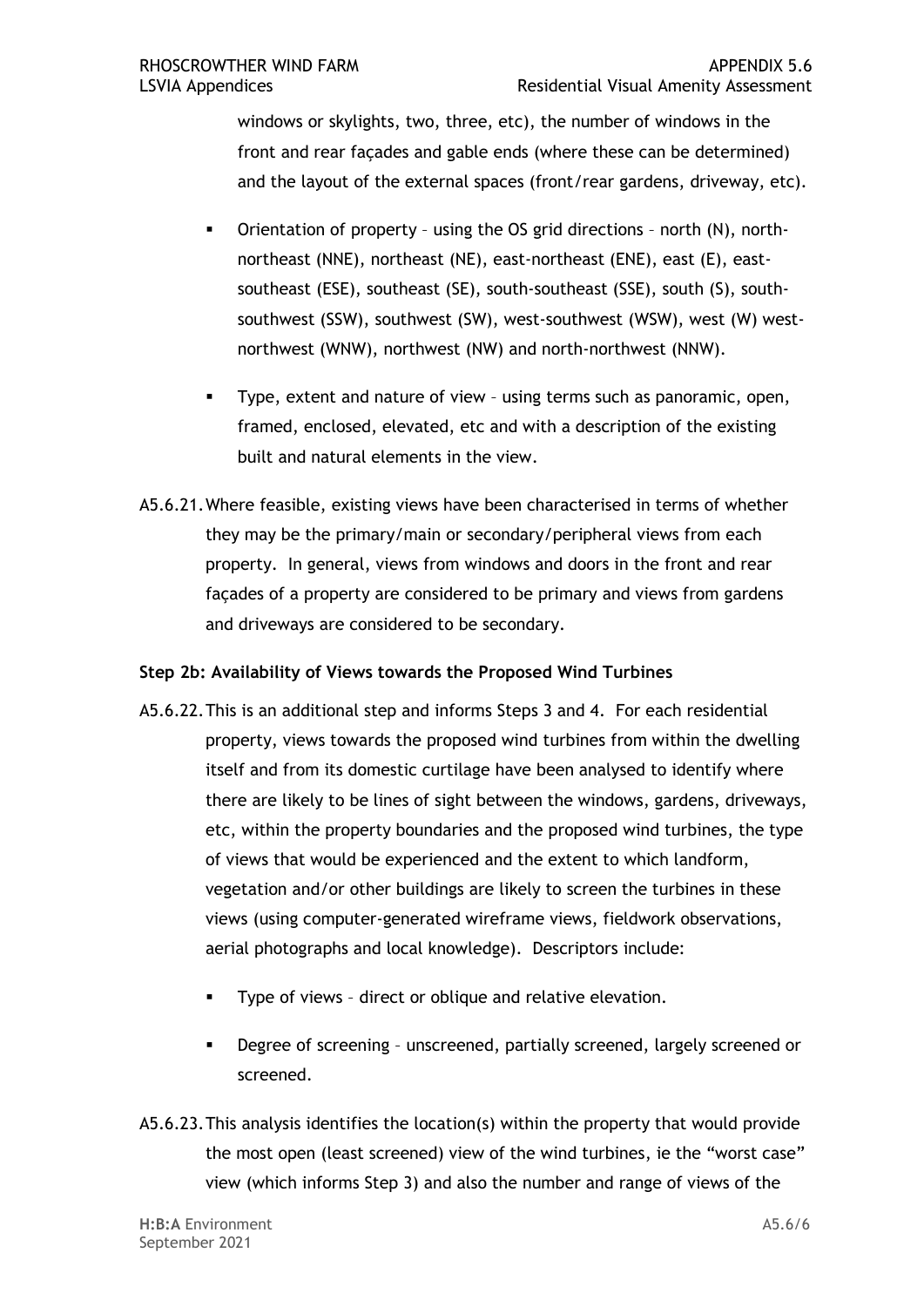wind turbines from each property "in the round" (which informs Step 4).

#### **Step 3: Likely Change to Visual Amenity of Properties**

- A5.6.24.The likely effects on the most open view or views of the wind farm from each property have been assessed in accordance with the method for the viewpoint analysis (see Appendix 5.1), whereby the sensitivity of each location is combined with the predicted magnitude of change in these views to determine whether there would be a significant effect on the most open view or views from each property, as follows:
	- ▪ Sensitivity based on the susceptibility of the residential receptors to change and the value they are likely to place on views from their duration and frequency of views, orientation and purpose/expectation of properties, taking into account receptor activities, receptor movement, receptors.
	- Magnitude of change in the views arising from the proposed development taking into account the distance to the turbines and their relative elevation, the direction of the view(s), the extent of the development visible (number and parts of turbines), angle of view occupied (array width), the context of the view (including the degree of contrast or integration with the landscape and other elements in the view), the scale of change, the nature of change and the duration and nature of the irreversible, etc) (see paras A5.1.29 - 30, Appendix 5.1). effects (direct/indirect, individual/ cumulative, short/medium/longterm, temporary/permanent, intermittent/ continuous, reversible/
	- **Effects on views derived by combining the sensitivity of the location with**  the predicted magnitude of change in accordance with the matrix set out at Table A5.1/10 (Appendix 5.1).
- at Table A5.1/10 (Appendix 5.1).<br>A5.6.25. Residents may differ in terms of the value they place on different views from their properties as a consequence of how they use, and how much time they spend in, the various spaces within their property. For example, some may place greater value on views from their garden compared with views from from certain rooms, such as rooms used during the daytime. However, for the purposes of this RVAA, it has been assumed that all residents place great value internal rooms within the property, others may place greater value on views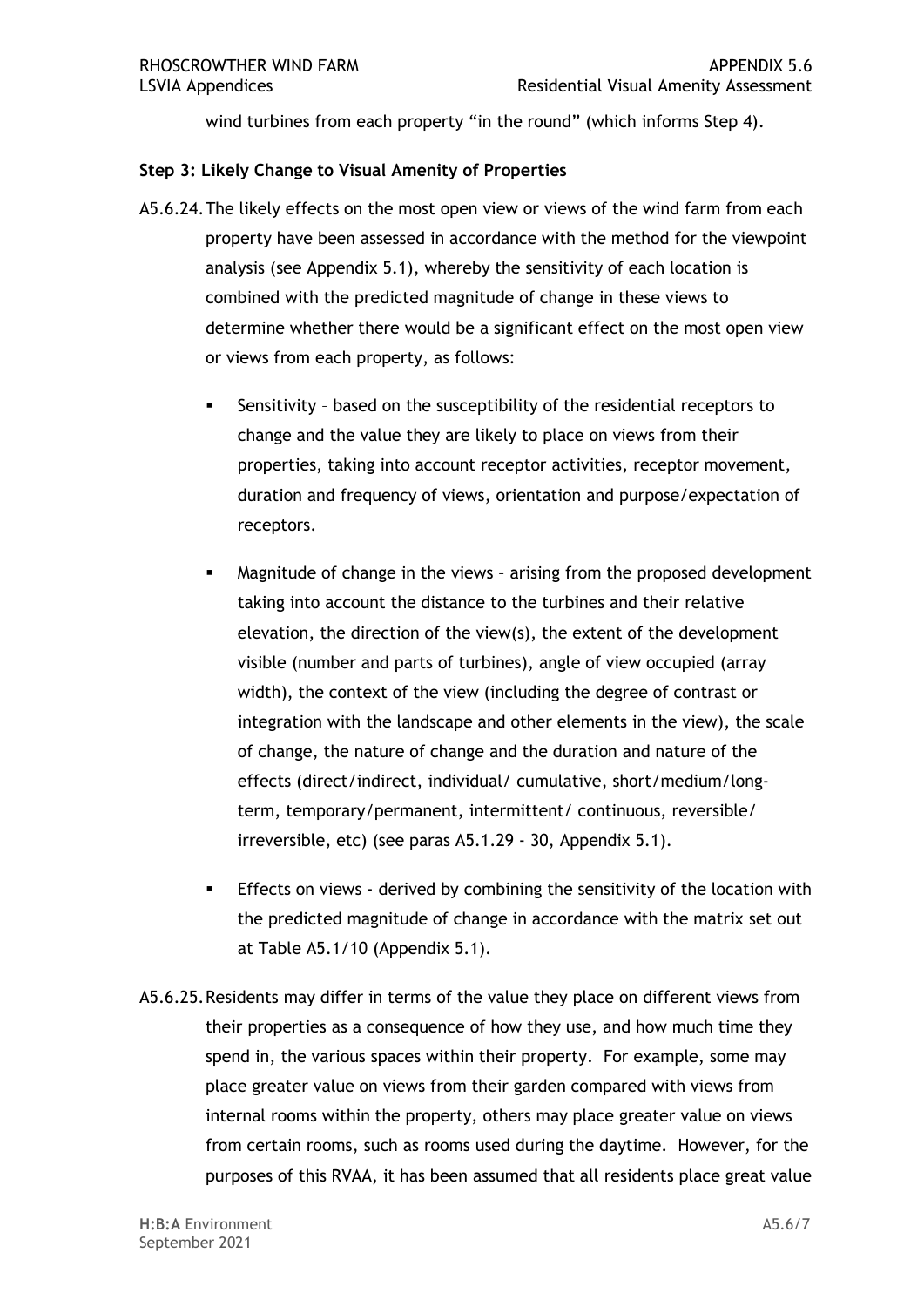on all the views from their properties and are highly susceptible to changes in these views, so the sensitivity of residents in all views from all these properties has been considered "*high*".

- A5.6.26.Magnitudes of change have been judged on a scale from "*negligible*" to "*very substantial*", as defined in Table A5.2/9 (Appendix 5.1).
- [A5.6.27.In](https://A5.6.27.In) terms of the effects on views, the predicted effects are for the most open view or views from each property. The degree to which these are typical of views "in the round" from each property is taken into account in the Residential Visual Amenity Threshold judgement in Step 4.

#### **Step 4: Residential Visual Amenity Threshold judgement**

- A5.6.28.Finally, the various predicted views from each property (identified in Step 2b) turbines could be overwhelming in views from a property, where: have been examined "in the round" to determine whether the proposed wind
	- ▪ Overwhelming is where a proposed development would, by virtue of its scale and proximity, be an unpleasantly oppressive and unavoidable presence in views "in the round" from a residential property. This depends on the layout and orientation of the property, the availability and nature of views from the property and the number, proximity, scale, relative elevation, arrangement and array width of the turbines in these views.
- A5.6.29.Whilst the judgements on overwhelming use fieldwork observations and quantifiable factors as much as possible, they are essentially subjective.
- A5.6.30.The locations of the residential properties included in the RVAA are shown on ES Figure 5.46 and wireframe visualisations to illustrate the locations and scale of the wind turbines in views from these properties are presented in ES Figures 5.47 – 5.57.
- A5.6.31.The findings of the RVAA are presented below and summarised in Table A5.6/1.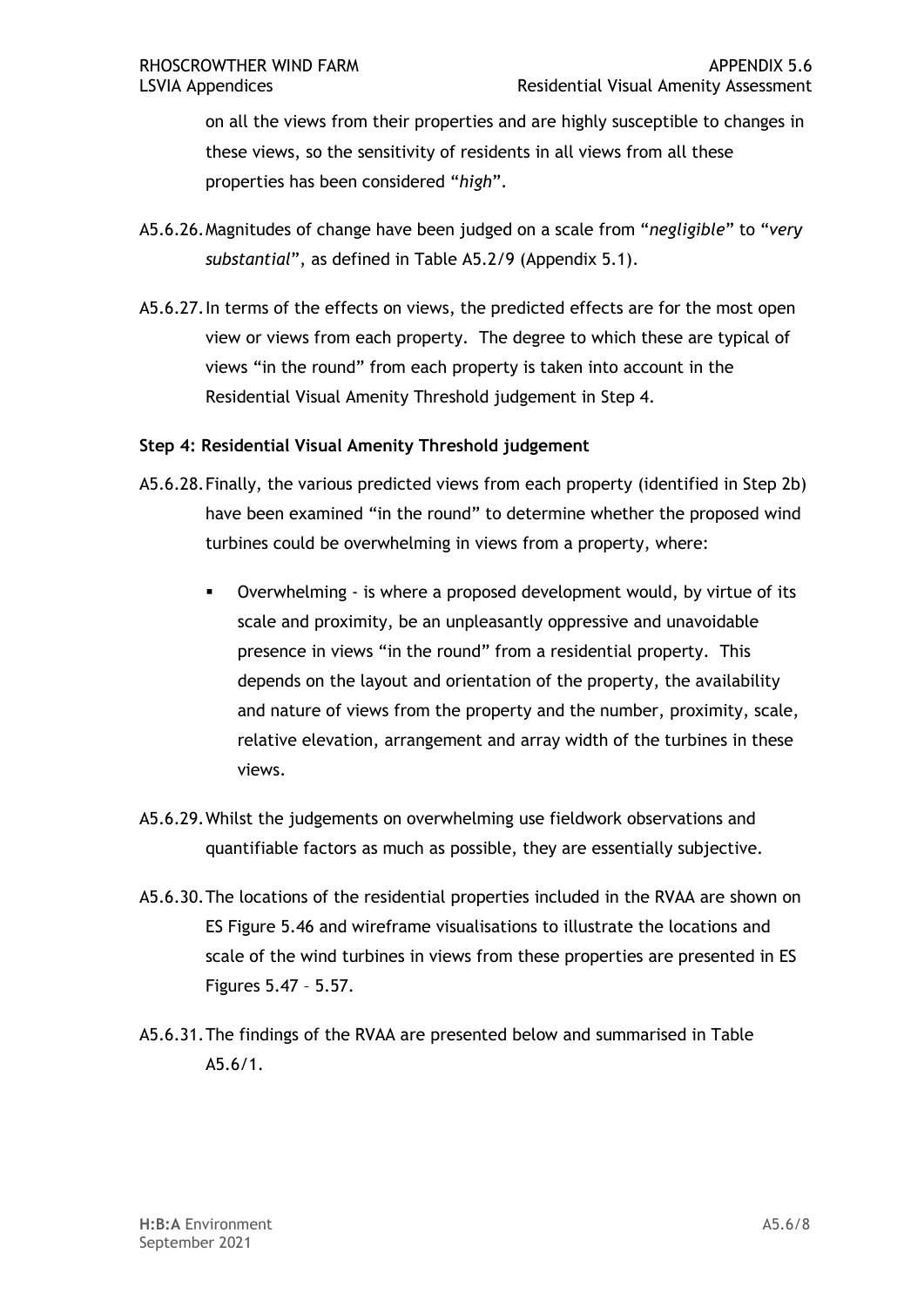| Property ID & name                                | H1. Greenhill Farm                                                                                                                                                                                                                                                                                                                                                                                                                                                                                                                                                                                                                                                                                                                                               |
|---------------------------------------------------|------------------------------------------------------------------------------------------------------------------------------------------------------------------------------------------------------------------------------------------------------------------------------------------------------------------------------------------------------------------------------------------------------------------------------------------------------------------------------------------------------------------------------------------------------------------------------------------------------------------------------------------------------------------------------------------------------------------------------------------------------------------|
| Location NGR /<br>Elevation                       | 192527E, 202157N (31mAOD)                                                                                                                                                                                                                                                                                                                                                                                                                                                                                                                                                                                                                                                                                                                                        |
| Distance / direction<br>to nearest turbine        | 1.101km / WSW to T3 (45mAOD)                                                                                                                                                                                                                                                                                                                                                                                                                                                                                                                                                                                                                                                                                                                                     |
| Type, design and<br>orientation of<br>property    | This white rendered farmhouse is located one field E of the minor road that<br>runs northwards from Wollaston Cross to Pwllcrochan (and which also provides<br>access to the nearby Pembroke Power Station). It is on land that slopes down<br>towards the NE. Only the roof of the farmhouse is visible from the minor road<br>during the summer (plus a sliver of white render beneath the eaves in the<br>winter), but it may be a two-storey house which (from aerial photos and the OS<br>map) appears to be L-shaped with WSW, SSE, NNW and ENE facades and car<br>parking to the S. It has not been possible to determine how many windows are<br>in these façades. Several large farm buildings are located on higher land to the<br>S of the farmhouse. |
|                                                   | Both the farmhouse and farm buildings are accessed off the minor road via a<br>driveway that runs E/W to the N of the farm buildings and then to the car<br>parking area on the S side of the farmhouse. Consequently, the main<br>pedestrian access into the farmhouse is likely to be in the SSE façade. The<br>farmhouse is surrounded by gardens bounded by vegetation, there is a<br>woodland to the N and E of the farmhouse and tall (3m+) deciduous vegetation<br>along both sides of the driveway and along the roadside to the W of the<br>farmhouse which form a dense screen in summer and would filter views in<br>winter.                                                                                                                          |
| <b>Existing views</b>                             | Existing views from the farmhouse windows and gardens are likely to be<br>partially enclosed by rising landform to the W and by the surrounding<br>vegetation. The Power Station chimneys are likely to be screened by the<br>nearby woodland to the ENE but there may be views of the tops of the Valero<br>oil refinery chimneys and/or stacks from any windows in the WSW façade and<br>from parts of the garden to the W and S of the farmhouse.                                                                                                                                                                                                                                                                                                             |
| Views of the<br>proposed turbines                 | The three proposed wind turbines would be at least 1.101km to the WSW of this<br>property, partially screened by rising landform to the W (see wireframe, ES<br>Figure 5.47) with further screening provided by intervening vegetation.<br>Consequently, the most open view from this property would be from the<br>entrance/exit of the driveway onto the minor road, from where there would be<br>views of three partial rotors over the roadside hedgerow, occupying<br>approximately 32º of the view to the left of the Valero oil refinery. This would<br>be a long-term change in the view for the lifetime of the proposed wind farm<br>(35 years) and reversible once the wind farm is decommissioned.                                                   |
|                                                   | There would also be a view of the partial rotor of T2 from the westerly section<br>of the driveway when leaving the property, framed by the tall vegetation on<br>both sides of the driveway, and there may also be views of turbine tips above<br>the intervening vegetation from any upper storey windows in the WSW façade<br>of the farmhouse and from the garden to the W and S of the farmhouse. Views<br>from windows in the SSE, NNW and ENE façades and from the garden to the E<br>would remain unchanged.                                                                                                                                                                                                                                             |
| Effect on view from<br>driveway entrance/<br>exit | Sensitivity: High<br>Magnitude of change: Moderate<br>Effect on view: Major/moderate (significant)                                                                                                                                                                                                                                                                                                                                                                                                                                                                                                                                                                                                                                                               |
| Overwhelming                                      | No - the proposed wind farm would not, by virtue of its scale and proximity, be<br>an unpleasantly oppressive and unavoidable presence in views "in the round"<br>from this residential property.                                                                                                                                                                                                                                                                                                                                                                                                                                                                                                                                                                |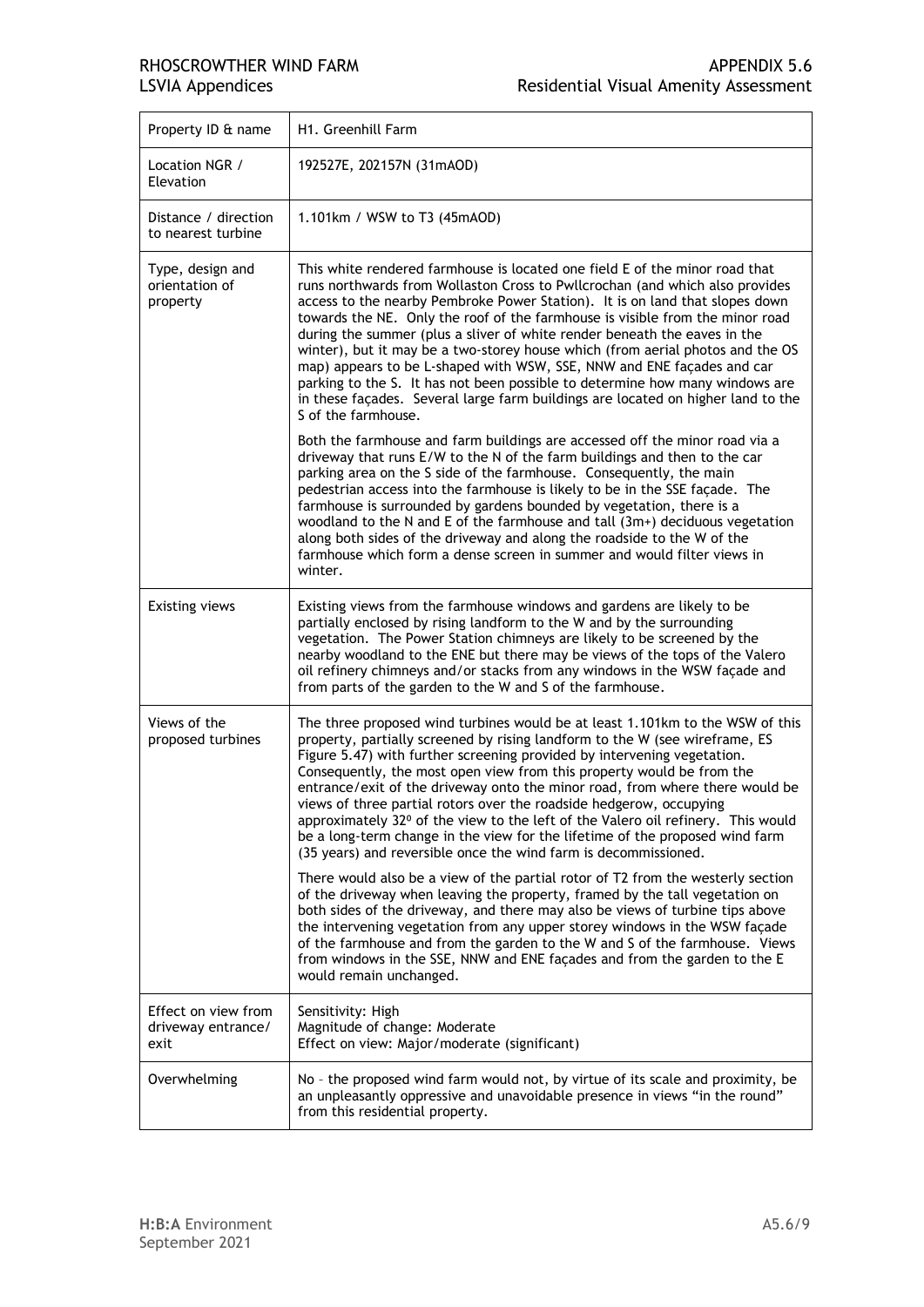| Property ID & name                             | H2. Westwinds and Sunnyridge                                                                                                                                                                                                                                                                                                                                                                                                                                                                                                                                                                                                                                                                                                                                                                                                                                                                                     |
|------------------------------------------------|------------------------------------------------------------------------------------------------------------------------------------------------------------------------------------------------------------------------------------------------------------------------------------------------------------------------------------------------------------------------------------------------------------------------------------------------------------------------------------------------------------------------------------------------------------------------------------------------------------------------------------------------------------------------------------------------------------------------------------------------------------------------------------------------------------------------------------------------------------------------------------------------------------------|
| Location NGR /<br>Elevation                    | 192342E, 201259N (64mAOD)                                                                                                                                                                                                                                                                                                                                                                                                                                                                                                                                                                                                                                                                                                                                                                                                                                                                                        |
| Distance / direction<br>to nearest turbine     | 0.838km / WNW to (T3) (45mAOD)                                                                                                                                                                                                                                                                                                                                                                                                                                                                                                                                                                                                                                                                                                                                                                                                                                                                                   |
| Type, design and<br>orientation of<br>property | These semi-detached properties are located on the N side of the minor road<br>that runs westwards from Wollaston Cross. They are on top of the ridgeline<br>that runs E/W to the immediate S of the site.                                                                                                                                                                                                                                                                                                                                                                                                                                                                                                                                                                                                                                                                                                        |
|                                                | These are traditional single storey cottages which face S (front façade) and N<br>(rear façade). They have been extended laterally and, in the case of<br>Westwinds (the left-hand property), also into the roof space with dormer<br>windows in the rear facing roof. Both properties have 3 windows and a front<br>door in the front (S facing) façade and ground floor windows in the rear (N<br>facing) façade which are not visible from the road. Westwinds also has one<br>ground floor gable end window that faces W and a double garage to the west of<br>the property. Sunnyridge has a large front porch, a single-storey garage built<br>onto the E facing gable end of the property and a single-storey outbuilding.                                                                                                                                                                                |
|                                                | Both properties have vehicular and pedestrian access off the minor road with<br>small front gardens and a low stone wall separating them from the road and<br>large, triangular gardens to the rear (N) and sides (W and E) of the properties<br>bounded by tall hedgerows that contain a mix of deciduous and coniferous trees<br>which form a dense screen in summer and would filter views in winter.                                                                                                                                                                                                                                                                                                                                                                                                                                                                                                         |
| <b>Existing views</b>                          | Despite their elevated location, existing views southwards from the front<br>ground floor windows and gardens are largely enclosed by the hedgerow on the<br>far side of the minor road (more so in summer and less so in winter) and views<br>from the rear ground floor windows and gardens would be largely enclosed by<br>the vegetation around the gardens. Views from the rear dormer windows of<br>Westwinds would be more elevated and are likely to provide an open and<br>panoramic view to the north, which would include the Valero oil refinery, the<br>Wear Point wind turbines and oil storage tanks on the north side of Milford<br>Haven and the Pembroke Power Station. Upper parts of the Valero chimneys<br>and stacks may also be visible over the garden vegetation from the more<br>elevated locations in the rear gardens.                                                               |
| Views of the<br>proposed turbines              | The three proposed wind turbines would be at least 0.838km to the WNW of<br>these properties (see wireframe, ES Figure 5.48) with no screening provided by<br>landform, but partially screened by the vegetation around the gardens. The<br>most open view from these properties would be from the dormer windows in<br>the rear (N facing) roof of Westwinds where the three turbines would occupy<br>approximately 18º of the view in front of and to the left of the Valero oil<br>refinery. This would be a long-term change in the view for the lifetime of the<br>proposed wind farm (35 years) and reversible once the wind farm is<br>decommissioned.<br>There would also be views of partial turbines from locations where the Valero<br>chimneys and stacks are currently visible, such as from high points within the<br>gardens of both properties. Views from windows in the front S facing façades |
| Effect on view from                            | would remain unchanged.<br>Sensitivity: High                                                                                                                                                                                                                                                                                                                                                                                                                                                                                                                                                                                                                                                                                                                                                                                                                                                                     |
| dormer windows                                 | Magnitude of change: Substantial<br>Effect on view: Major (significant)                                                                                                                                                                                                                                                                                                                                                                                                                                                                                                                                                                                                                                                                                                                                                                                                                                          |
| Overwhelming                                   | No - the proposed wind farm would not, by virtue of its scale and proximity, be<br>an unpleasantly oppressive and unavoidable presence in views "in the round"<br>from these residential properties.                                                                                                                                                                                                                                                                                                                                                                                                                                                                                                                                                                                                                                                                                                             |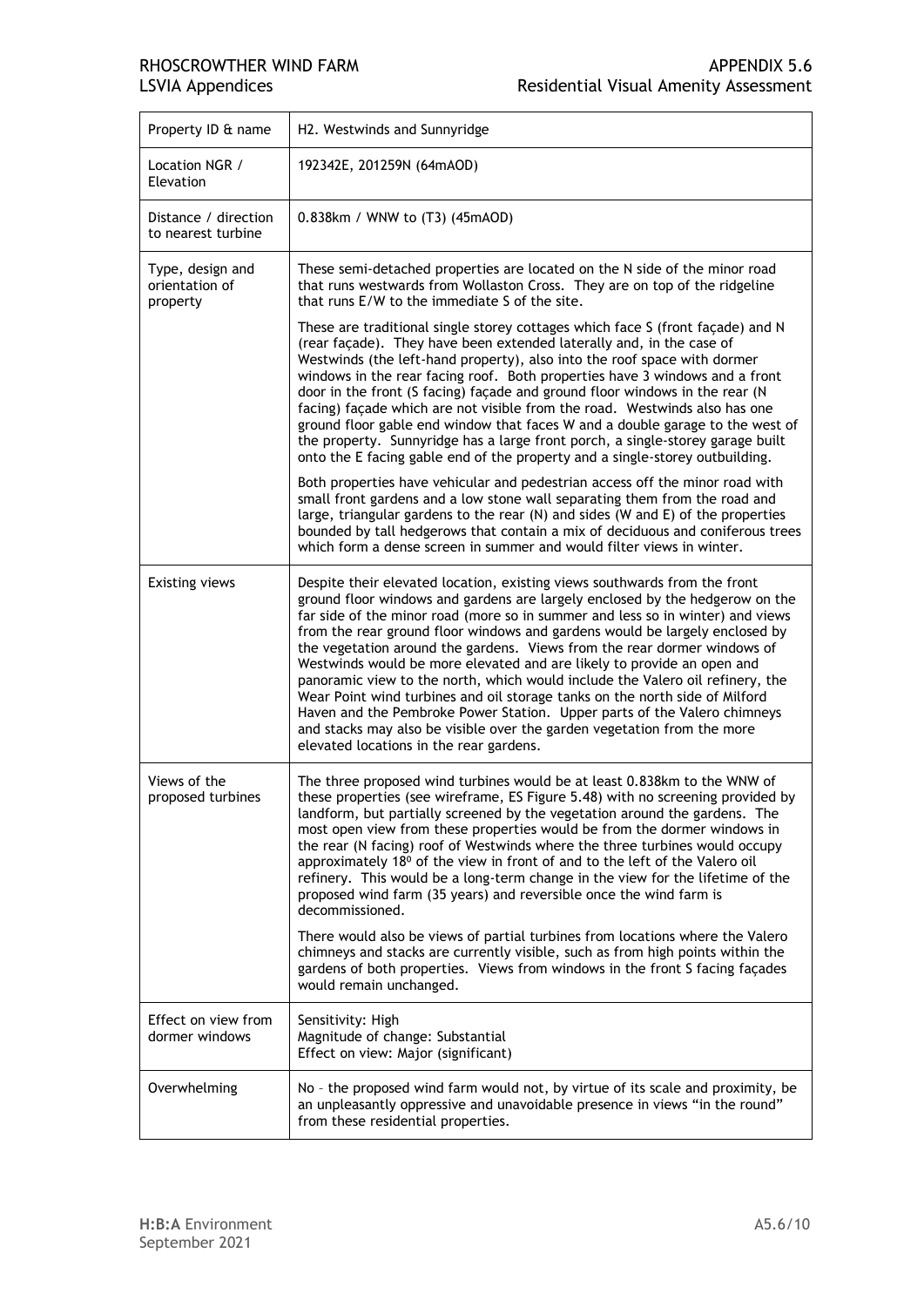| Property ID & name                                                    | H3. Wallaston Farm                                                                                                                                                                                                                                                                                                                                                                                                                                                                                                                                                                                                                                                                                                                                                                                                                                                                                            |
|-----------------------------------------------------------------------|---------------------------------------------------------------------------------------------------------------------------------------------------------------------------------------------------------------------------------------------------------------------------------------------------------------------------------------------------------------------------------------------------------------------------------------------------------------------------------------------------------------------------------------------------------------------------------------------------------------------------------------------------------------------------------------------------------------------------------------------------------------------------------------------------------------------------------------------------------------------------------------------------------------|
| Location NGR /<br>Elevation                                           | 192500E, 200643N (57mAOD)                                                                                                                                                                                                                                                                                                                                                                                                                                                                                                                                                                                                                                                                                                                                                                                                                                                                                     |
| Distance / direction<br>to nearest turbine                            | 1.330km / NW to (T3) (45mAOD)                                                                                                                                                                                                                                                                                                                                                                                                                                                                                                                                                                                                                                                                                                                                                                                                                                                                                 |
| Type, design and<br>orientation of<br>property                        | This white rendered farmhouse is located on the E side of the minor road that<br>runs northwards from the B4320 to Wollaston Cross (and which also provides<br>access to both the Valero oil refinery and the Pembroke Power Station). It is in<br>a relatively elevated location.                                                                                                                                                                                                                                                                                                                                                                                                                                                                                                                                                                                                                            |
|                                                                       | It is a two-storey farmhouse which is L-shaped with WSW, SSE, NNW and ENE<br>façades and outbuildings on the NNW and ENE sides. Several large farm<br>buildings are located to the E and N of the farmhouse and the properties in<br>Wallaston Green are located on the other side of the minor road to the W and<br>WSW.                                                                                                                                                                                                                                                                                                                                                                                                                                                                                                                                                                                     |
|                                                                       | Both the farmhouse and farm buildings are accessed off the minor road via two<br>separate driveways. There is a circular driveway/car parking area on the S side<br>of the farmhouse and a porch on the SSE façade. There are 10 windows but no<br>door on the WSW façade, so the main pedestrian access into the farmhouse is<br>likely to be from the car park area via the door on the SSE façade. There is a<br>wide grass verge between the road and the farmhouse and what may be a small<br>garden area within a stone wall surrounded by dense conifers adjacent to the<br>driveway.                                                                                                                                                                                                                                                                                                                  |
| <b>Existing views</b>                                                 | Existing views from the ground floor windows in the WSW façade, from the<br>windows in the SSE, NNW and ENW façades, from the driveway and garden are<br>likely to be partially enclosed by the surrounding buildings and vegetation.<br>There are likely to be elevated and panoramic views to the west from the five<br>upstairs windows in the WSW façade from where there may be oblique views of<br>the Valero oil refinery chimneys and stacks to the NW.                                                                                                                                                                                                                                                                                                                                                                                                                                               |
| Views of the<br>proposed turbines                                     | The three proposed wind turbines would be at least 1.330km to the NW of this<br>property, partially screened by rising landform to the W (see wireframe, ES<br>Figure 5.49) with T1 directly behind T5 and with further screening provided by<br>the intervening vegetation (more so in summer and less so in winter). The most<br>open views from this property would be from the five upstairs windows in the<br>WSW façade, from where there would be oblique views of three rotors over the<br>roadside hedgerow, occupying approximately 8 <sup>0</sup> of the view in front of the<br>Valero oil refinery. This would be a long-term change in the view for the<br>lifetime of the proposed wind farm (35 years) and reversible once the wind<br>farm is decommissioned.<br>Views from windows in the SSE, NNW and ENE façades and from the garden and<br>parking area to the S would remain unchanged. |
| Effect on views from<br>five upstairs<br>windows in the WSW<br>façade | Sensitivity: High<br>Magnitude of change: Moderate<br>Effect on view: Major/moderate (significant)                                                                                                                                                                                                                                                                                                                                                                                                                                                                                                                                                                                                                                                                                                                                                                                                            |
| Overwhelming                                                          | No - the proposed wind farm would not, by virtue of its scale and proximity, be<br>an unpleasantly oppressive and unavoidable presence in views "in the round"<br>from this residential property.                                                                                                                                                                                                                                                                                                                                                                                                                                                                                                                                                                                                                                                                                                             |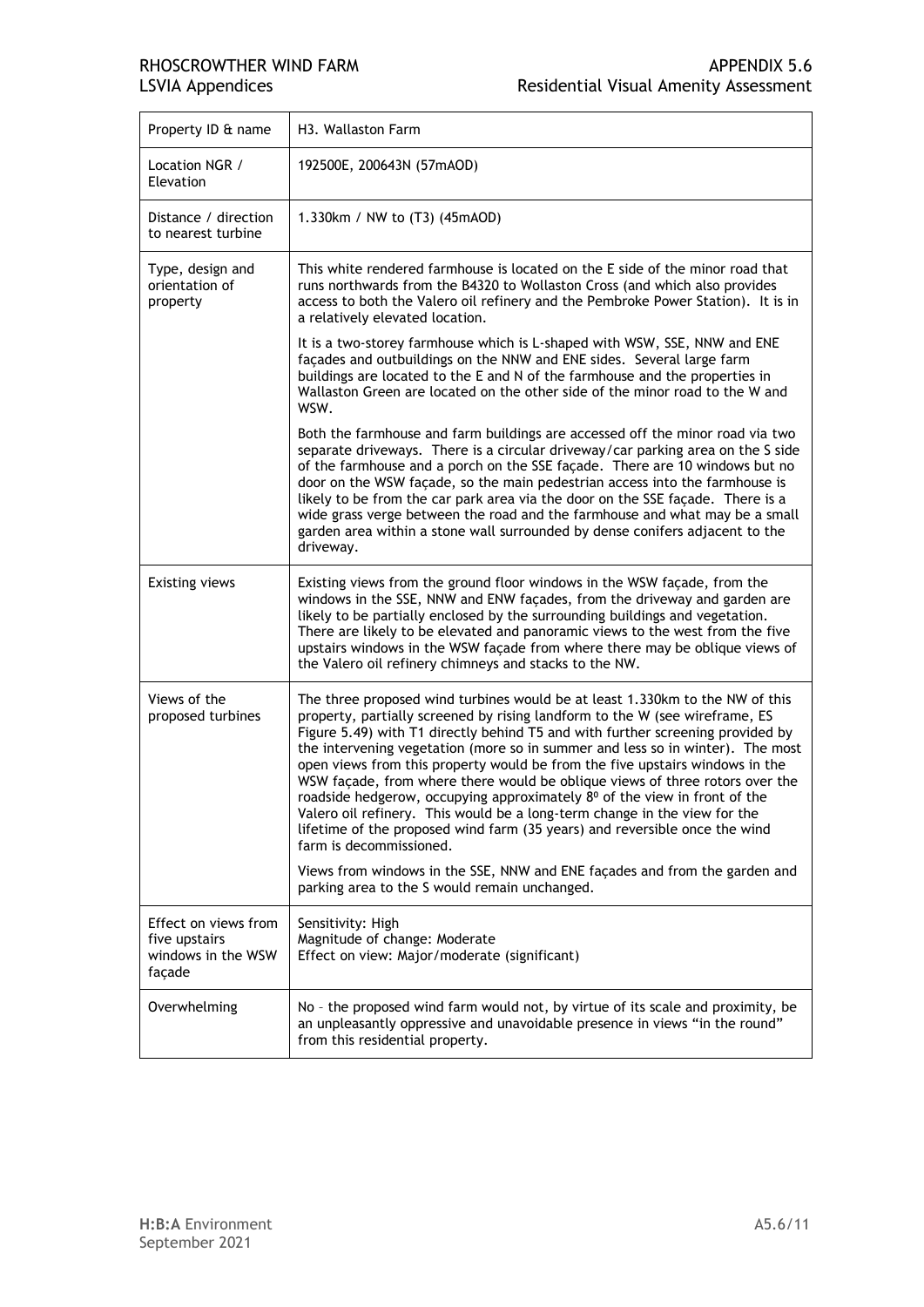| Property ID & name                                             | H4. Wallaston Green                                                                                                                                                                                                                                                                                                                                                                                                                                                                                                                                                                                                                                                                                                                                                                       |
|----------------------------------------------------------------|-------------------------------------------------------------------------------------------------------------------------------------------------------------------------------------------------------------------------------------------------------------------------------------------------------------------------------------------------------------------------------------------------------------------------------------------------------------------------------------------------------------------------------------------------------------------------------------------------------------------------------------------------------------------------------------------------------------------------------------------------------------------------------------------|
| Location NGR /<br>Elevation                                    | 192320E, 200670N (50 - 58mAOD)                                                                                                                                                                                                                                                                                                                                                                                                                                                                                                                                                                                                                                                                                                                                                            |
| Distance / direction<br>to nearest turbine                     | 1.191km / NW to (T3) (45mAOD)                                                                                                                                                                                                                                                                                                                                                                                                                                                                                                                                                                                                                                                                                                                                                             |
| Type, design and<br>orientation of<br>property                 | This is a group of eight detached properties located on the W side of the minor<br>road that runs northwards from the B4320 to Wollaston Cross (which also<br>provides access to both the Valero oil refinery and the Pembroke Power<br>Station). They are in a relatively elevated location on land that slopes to the<br>W.                                                                                                                                                                                                                                                                                                                                                                                                                                                             |
|                                                                | The properties are accessed via a shared access road off the minor road. Four<br>of the properties are located to the N of the shared access road and four are<br>located to the S of the access road. The properties generally face NNW/SSE but<br>some have windows in the WSW and ENE façades. The property at the<br>entrance, The Paddock, is a single-storey bungalow, the remainder are all two<br>storeys. All properties have vehicular and pedestrian access off the access road<br>with front and rear gardens. There are mature hedgerows around the<br>settlement and trees within the gardens.                                                                                                                                                                              |
| <b>Existing views</b>                                          | Due to their elevated location, there are existing views out across the<br>countryside from these properties, screened to a degree from the ground floor<br>windows and gardens by the surrounding hedgerows (more so in summer and<br>less so in winter) but there are likely to be more elevated and open views from<br>the upstairs windows over the surrounding vegetation. Views to the NW would<br>include the Valero oil refinery. The Wear Point wind turbines and oil storage<br>tanks on the north side of Milford Haven and the Pembroke Power Station are<br>likely to be screened by rising land and vegetation to the NNE.                                                                                                                                                  |
| Views of the<br>proposed turbines                              | The three proposed wind turbines would be at least 1.191km to the NW of these<br>properties, partially screened by rising landform to the W (see wireframe, ES<br>Figure 5.50) with further screening provided by the intervening vegetation<br>(more so in summer and less so in winter). The most open views from these<br>properties would be from the upstairs windows in the rear NNW façades of the<br>properties on the N side of the access road, from where there would be views<br>of three rotors over the intervening hedgerows, occupying approximately 8º of<br>the view in front of the Valero oil refinery. This would be a long-term change<br>in the view for the lifetime of the proposed wind farm (35 years) and reversible<br>once the wind farm is decommissioned. |
|                                                                | There may also be views from the upstairs windows in the front NNW façades of<br>the properties on the S side of the access road although a degree of screening<br>would be provided by the properties on the N side of the access road. There<br>may also be oblique views from windows in WSW façades, and partially<br>screened views of partial rotors from some ground floor windows in the NNW<br>façades and gardens and from the access road (in tall vehicles that permit<br>views over the tall hedgerow on the N side of the road).                                                                                                                                                                                                                                            |
|                                                                | Views from windows in the SSE and ENE façades and from the access road would<br>remain unchanged.                                                                                                                                                                                                                                                                                                                                                                                                                                                                                                                                                                                                                                                                                         |
| Effect on views from<br>upstairs windows in<br>the NNW façades | Sensitivity: High<br>Magnitude of change: Moderate<br>Effect on view: Major/moderate (significant)                                                                                                                                                                                                                                                                                                                                                                                                                                                                                                                                                                                                                                                                                        |
| Overwhelming                                                   | No - the proposed wind farm would not, by virtue of its scale and proximity, be<br>an unpleasantly oppressive and unavoidable presence in views "in the round"<br>from these residential properties.                                                                                                                                                                                                                                                                                                                                                                                                                                                                                                                                                                                      |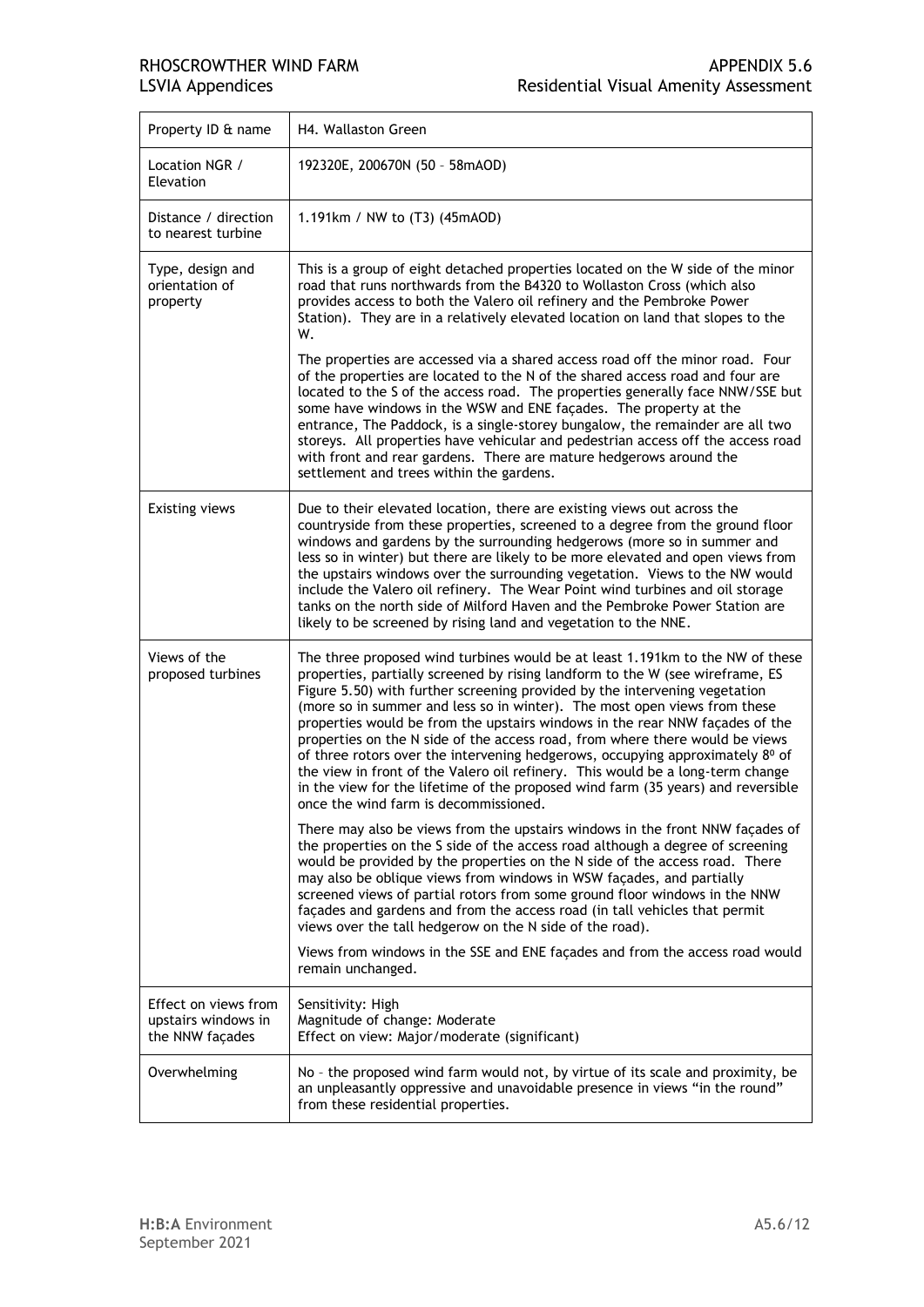| Property ID & name                                                                | H5. Wogaston Farm                                                                                                                                                                                                                                                                                                                                                                                                                                                                                                                                                                                                                                                                                                                                                                                                                                                                 |
|-----------------------------------------------------------------------------------|-----------------------------------------------------------------------------------------------------------------------------------------------------------------------------------------------------------------------------------------------------------------------------------------------------------------------------------------------------------------------------------------------------------------------------------------------------------------------------------------------------------------------------------------------------------------------------------------------------------------------------------------------------------------------------------------------------------------------------------------------------------------------------------------------------------------------------------------------------------------------------------|
| Location NGR /<br>Elevation                                                       | 191782E, 200643N (51mAOD)                                                                                                                                                                                                                                                                                                                                                                                                                                                                                                                                                                                                                                                                                                                                                                                                                                                         |
| Distance / direction<br>to nearest turbine                                        | 0.979km / NNW to (T3) (45mAOD)                                                                                                                                                                                                                                                                                                                                                                                                                                                                                                                                                                                                                                                                                                                                                                                                                                                    |
| Type, design and<br>orientation of<br>property                                    | This white rendered farmhouse is located on the E side of the bridleway that<br>runs northwards from the B4320 to the minor road immediately south of the<br>site. It is on a NE facing valley slope in a relatively low-lying location.                                                                                                                                                                                                                                                                                                                                                                                                                                                                                                                                                                                                                                          |
|                                                                                   | It is a two-storey farmhouse that faces N/S with a two-storey extension on the<br>N side that may have windows in the W and E façades and possibly in the N<br>facing gable end of the extension (not visible from bridleway to S). Several<br>large farm buildings are located to the N of the farmhouse.                                                                                                                                                                                                                                                                                                                                                                                                                                                                                                                                                                        |
|                                                                                   | Both the farmhouse and farm buildings are accessed off the B4320 via a<br>driveway that is also the bridleway. The aerial photograph shows a car parking<br>area on the S side of the farmhouse which extends around to the E side of the<br>farmhouse to a small building that may be a garage. There is also hardstanding<br>in a yard to the N of the farmhouse, so pedestrian access into the farmhouse is<br>likely to be from both the S and N sides. There is a garden on the S side of the<br>farmhouse which is surrounded by tall trees.                                                                                                                                                                                                                                                                                                                                |
| <b>Existing views</b>                                                             | Existing views from the driveway approaching the farmhouse are largely<br>enclosed by trees and views from the farmhouse ground floor windows are likely<br>to be partially enclosed by the farm buildings to the N and the garden to the S.<br>There are likely to be elevated views over the farm buildings to the N from the<br>upstairs windows in the N façade and N facing gable end (if any) from where<br>there would be views of the other side of the valley, the Hoplass solar farm<br>and, above the skyline, the Valero oil refinery chimneys and stacks to the NNW.                                                                                                                                                                                                                                                                                                 |
| Views of the<br>proposed turbines                                                 | The three proposed wind turbines would be at least 0.979km to the NNW of this<br>property, partially screened by rising landform to the N (see wireframe, ES<br>Figure 5.51) and with further screening provided by the intervening roadside<br>vegetation along the skyline (more so in summer and less so in winter). The<br>most open views from this property would be from the upstairs windows in the<br>N façade and upstairs windows in the N facing gable end (if any), from where<br>there would be slightly oblique views of three rotors, occupying approximately<br>18º of the view in front of the Valero oil refinery. This would be a long-term<br>change in the view for the lifetime of the proposed wind farm (35 years) and<br>reversible once the wind farm is decommissioned.<br>Views from windows in the S, W and E façades, from the garden to the S and |
|                                                                                   | from the parking areas to the S and E of the farmhouse would remain<br>unchanged.                                                                                                                                                                                                                                                                                                                                                                                                                                                                                                                                                                                                                                                                                                                                                                                                 |
| Effect on views from<br>upstairs windows in<br>N façade and N<br>facing gable end | Sensitivity: High<br>Magnitude of change: Substantial/moderate<br>Effect on view: Major/moderate+ (significant)                                                                                                                                                                                                                                                                                                                                                                                                                                                                                                                                                                                                                                                                                                                                                                   |
| Overwhelming                                                                      | No - the proposed wind farm would not, by virtue of its scale and proximity, be<br>an unpleasantly oppressive and unavoidable presence in views "in the round"<br>from this residential property.                                                                                                                                                                                                                                                                                                                                                                                                                                                                                                                                                                                                                                                                                 |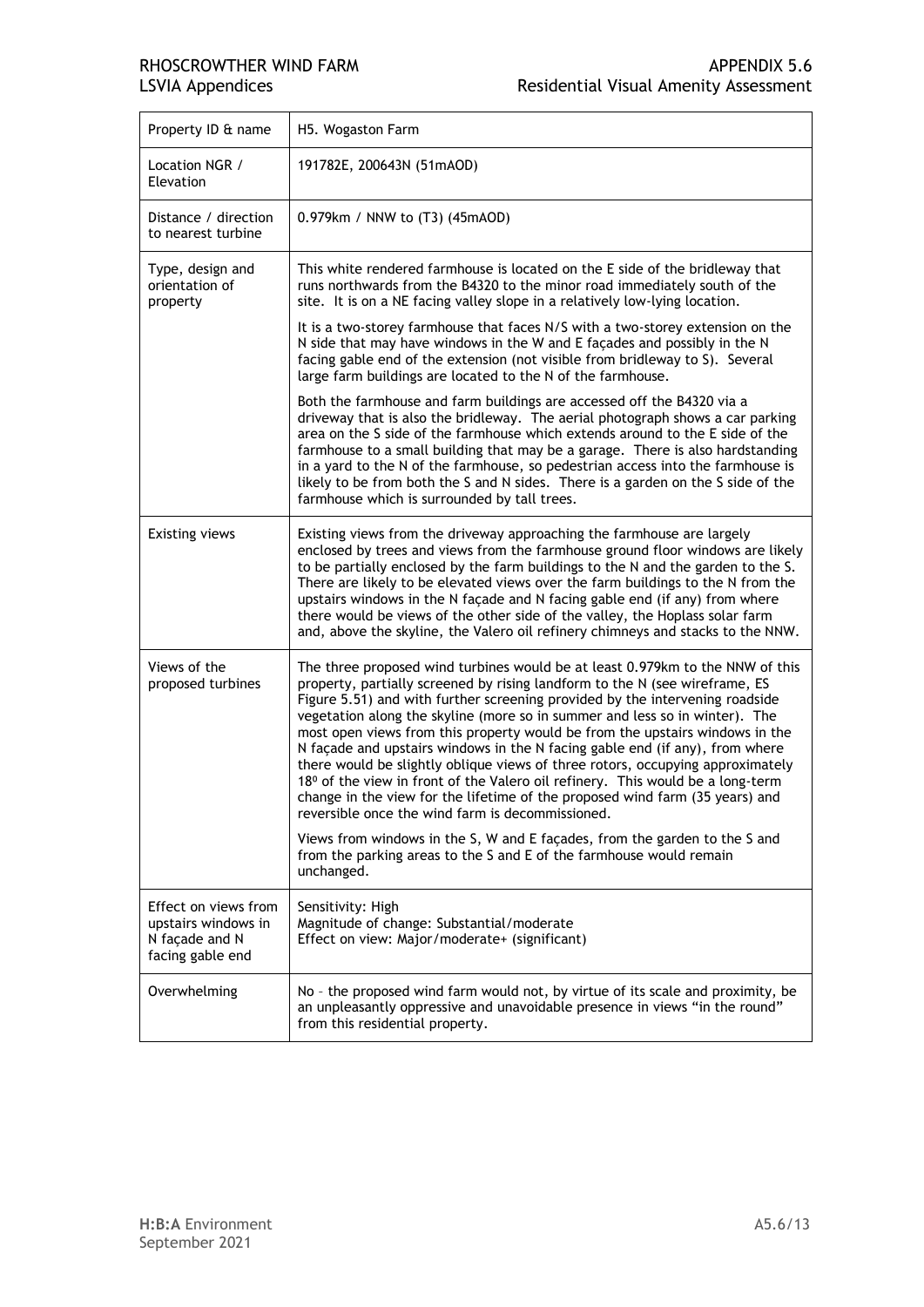| Property ID & name                                      | H6. Hoplass Farm                                                                                                                                                                                                                                                                                                                                                                                                                                                                                                                                                                                                                                                                                                                                               |
|---------------------------------------------------------|----------------------------------------------------------------------------------------------------------------------------------------------------------------------------------------------------------------------------------------------------------------------------------------------------------------------------------------------------------------------------------------------------------------------------------------------------------------------------------------------------------------------------------------------------------------------------------------------------------------------------------------------------------------------------------------------------------------------------------------------------------------|
| Location NGR /<br>Elevation                             | 191766E, 201079N (52mAOD)                                                                                                                                                                                                                                                                                                                                                                                                                                                                                                                                                                                                                                                                                                                                      |
| Distance / direction<br>to nearest turbine              | 0.555km / NNW to (T3) (45mAOD)                                                                                                                                                                                                                                                                                                                                                                                                                                                                                                                                                                                                                                                                                                                                 |
| Type, design and<br>orientation of<br>property          | This white rendered farmhouse is located on the E side of the bridleway that<br>runs northwards from the B4320 to the minor road immediately south of the<br>site. It is on a SSW facing valley slope in a relatively low-lying location.                                                                                                                                                                                                                                                                                                                                                                                                                                                                                                                      |
|                                                         | It is a two-storey farmhouse that faces S/N with a porch on the S (front) façade<br>and extensions on the N and E sides of the house. There are windows in the S<br>façade and there are also likely to be windows in the N façade (not visible from<br>the minor road). Several large farm buildings are located to the W of the<br>farmhouse.                                                                                                                                                                                                                                                                                                                                                                                                                |
|                                                         | Both the farmhouse and farm buildings are accessed off the minor road via a<br>driveway that is also the bridleway and has hedgerows both sides. The aerial<br>photograph shows hardstanding on the W side of the rear side of the farmhouse<br>which may be for car parking. There is also hardstanding and a small building<br>to the north of the farmhouse that may be a garage. Pedestrian access into the<br>farmhouse could be from the N, W or S sides. There is a garden on the S side of<br>the farmhouse surrounded by vegetation.                                                                                                                                                                                                                  |
| <b>Existing views</b>                                   | Windows in the S façade are likely to provide open and panoramic views across<br>the valley to the S. Existing views from windows in the N facade would be up<br>the valley slopes to the N and would include some of the Hoplass solar farm<br>panels and, above the skyline, the Valero oil refinery chimneys and stacks to<br>the NNW.                                                                                                                                                                                                                                                                                                                                                                                                                      |
|                                                         | From the driveway, views to the N and S would be similar but partially framed<br>by the existing hedgerows (more so in summer, less in winter). Views from the<br>parking areas near the farmhouse would be largely enclosed by the surrounding<br>buildings.                                                                                                                                                                                                                                                                                                                                                                                                                                                                                                  |
| Views of the<br>proposed turbines                       | The three proposed wind turbines would be at least 0.555km to the NNW of this<br>property, partially screened by rising landform to the N (see wireframe, ES<br>Figure 5.52) and with further screening provided by the intervening roadside<br>vegetation along the skyline (more so in summer and less so in winter). The<br>most open views from this property would be from the upstairs windows in the<br>N façade from where there would be slightly oblique views of three partial<br>rotors, occupying approximately 21 <sup>0</sup> of the view in front of the Valero oil<br>refinery. This would be a long-term change in the view for the lifetime of the<br>proposed wind farm (35 years) and reversible once the wind farm is<br>decommissioned. |
|                                                         | Views from windows in the S façade (and any in the W and E façades), from the<br>garden to the S and from the parking areas to the E of the farmhouse would<br>remain unchanged.                                                                                                                                                                                                                                                                                                                                                                                                                                                                                                                                                                               |
| Effect on views from<br>upstairs windows in<br>N façade | Sensitivity: High<br>Magnitude of change: Substantial<br>Effect on view: Major (significant)                                                                                                                                                                                                                                                                                                                                                                                                                                                                                                                                                                                                                                                                   |
| Overwhelming                                            | No - the proposed wind farm would not, by virtue of its scale and proximity, be<br>an unpleasantly oppressive and unavoidable presence in views "in the round"<br>from this residential property.                                                                                                                                                                                                                                                                                                                                                                                                                                                                                                                                                              |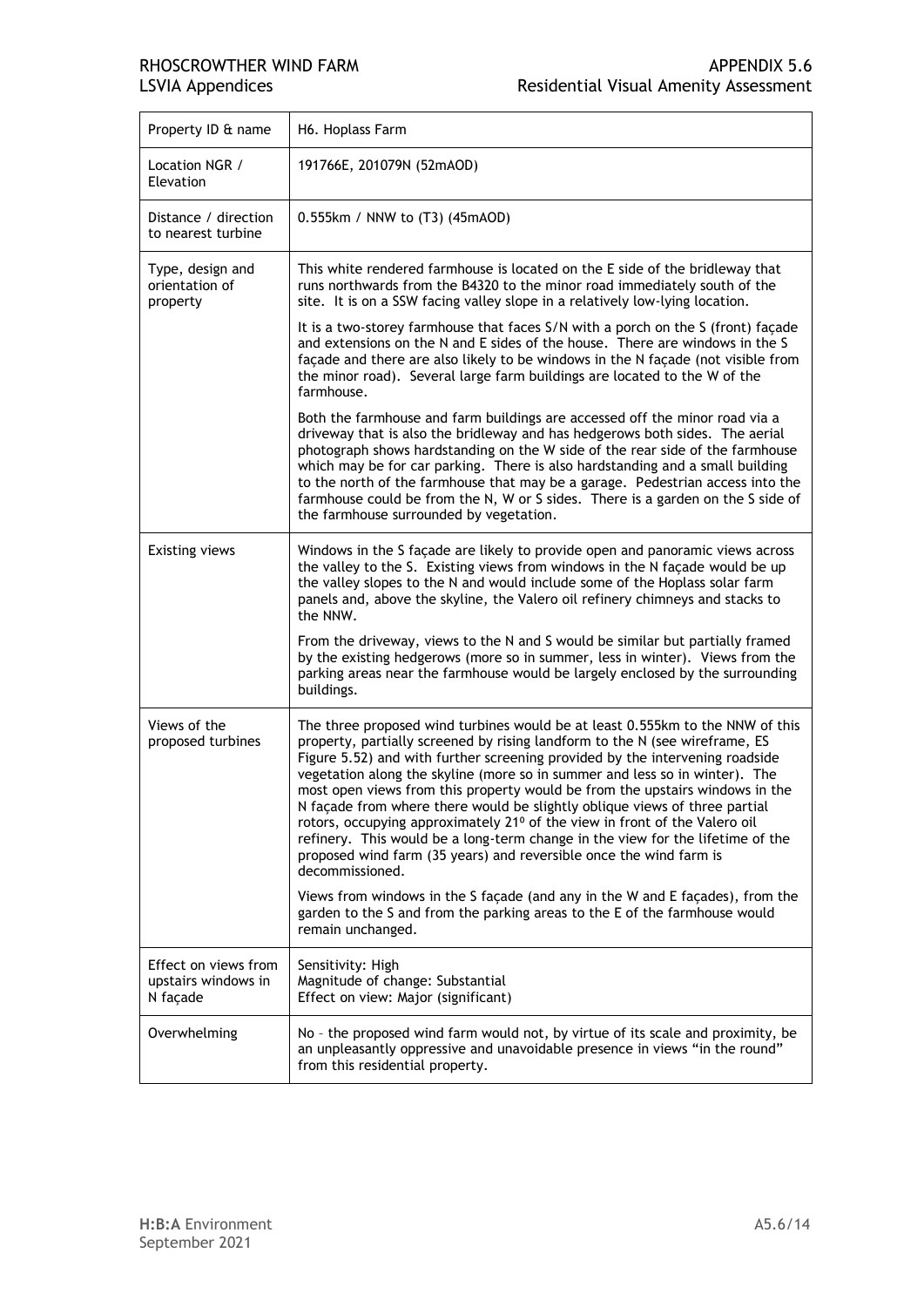| Property ID & name                                              | H7. Harry Standup                                                                                                                                                                                                                                                                                                                                                                                                                                                                                                                                                                                                                                                                                                                                                                                                                                                                                                                                                                                             |
|-----------------------------------------------------------------|---------------------------------------------------------------------------------------------------------------------------------------------------------------------------------------------------------------------------------------------------------------------------------------------------------------------------------------------------------------------------------------------------------------------------------------------------------------------------------------------------------------------------------------------------------------------------------------------------------------------------------------------------------------------------------------------------------------------------------------------------------------------------------------------------------------------------------------------------------------------------------------------------------------------------------------------------------------------------------------------------------------|
| Location NGR /<br>Elevation                                     | 190874E, 200356N (63mAOD)                                                                                                                                                                                                                                                                                                                                                                                                                                                                                                                                                                                                                                                                                                                                                                                                                                                                                                                                                                                     |
| Distance / direction<br>to nearest turbine                      | 1.430km / NNE to (T3) (45mAOD)                                                                                                                                                                                                                                                                                                                                                                                                                                                                                                                                                                                                                                                                                                                                                                                                                                                                                                                                                                                |
| Type, design and<br>orientation of                              | This is a detached, two-storey cottage located on the S side of the B4320 in an<br>elevated location as this route runs along a ridgeline to the S of the site.                                                                                                                                                                                                                                                                                                                                                                                                                                                                                                                                                                                                                                                                                                                                                                                                                                               |
| property                                                        | This would originally have been a single-storey cottage built at right angles to<br>the road with N and S facing gable ends and with E (front) and W (rear) façades<br>but has been extended upwards into the roof space and has a rear extension to<br>the W and also extension to the S, so it is now T-shaped in plan. It has a porch<br>in the E (front) façade and a glazed porch to the rear that faces N. There are<br>ground floor windows in the E, W and N façades. There is one small upstairs<br>window in the N gable end and one small upstairs window in the W gable end of<br>the rear extension plus two small Velux windows in each of the E, W, N and S<br>facing roofs. There may also be ground floor windows in the S façade (not<br>visible from the road).                                                                                                                                                                                                                            |
|                                                                 | The property has vehicular and pedestrian access via a short driveway off the<br>B4320 on the E (front) side of the cottage and a small side garden bounded by a<br>stone wall separating it from the road to the side (N) and fields to the rear (W).<br>There is a much larger garden to the S bounded by tall hedgerows.                                                                                                                                                                                                                                                                                                                                                                                                                                                                                                                                                                                                                                                                                   |
| Existing views                                                  | Due to its elevated location, there are likely to be existing views in all<br>directions from the various ground floor windows, the glazed porch and small<br>upstairs gable end and Velux windows. Views from the ground floor windows<br>and gardens would be partially enclosed by the surrounding garden wall and<br>hedgerows (more so in summer and less so in winter). Views from the upstairs<br>gable end and Velux windows are likely to be elevated and open but not<br>panoramic due to the narrow apertures. Existing views to the N and NE include<br>the Valero oil refinery, the Wear Point wind turbines and oil storage tanks on<br>the north side of Milford Haven and the Pembroke Power Station.                                                                                                                                                                                                                                                                                         |
| Views of the<br>proposed turbines                               | The three proposed wind turbines would be at least 1.430km to the N and NNE<br>of this property (see wireframe, ES Figure 5.53) with no screening provided by<br>landform, and only limited screening by the garden wall and roadside hedgerow<br>during summer. The most open view from this property would be from the<br>upstairs window in the N facing gable end and from the two Velux windows in<br>the N facing roof of the rear extension, where the three turbines would occupy<br>approximately 26° of the view in front of the Valero oil refinery and Wear Point<br>wind turbines. This would be a long-term change in the view for the lifetime of<br>the proposed wind farm (35 years) and reversible once the wind farm is<br>decommissioned.<br>There would also be views from the ground floor window in the N facing gable<br>end and N façade of the rear extension, from the glazed porch and from the<br>small side garden, where the Valero chimneys and stacks are currently visible. |
|                                                                 | Views from windows and Velux windows in the E, W and S façades and roofs and<br>from the garden to the S would remain unchanged.                                                                                                                                                                                                                                                                                                                                                                                                                                                                                                                                                                                                                                                                                                                                                                                                                                                                              |
| Effect on views from<br>N facing gable end<br>and Velux windows | Sensitivity: High<br>Magnitude of change: Substantial/moderate<br>Effect on view: Major/moderate+ (significant)                                                                                                                                                                                                                                                                                                                                                                                                                                                                                                                                                                                                                                                                                                                                                                                                                                                                                               |
| Overwhelming                                                    | No - the proposed wind farm would not, by virtue of its scale and proximity, be<br>an unpleasantly oppressive and unavoidable presence in views "in the round"<br>from this residential property.                                                                                                                                                                                                                                                                                                                                                                                                                                                                                                                                                                                                                                                                                                                                                                                                             |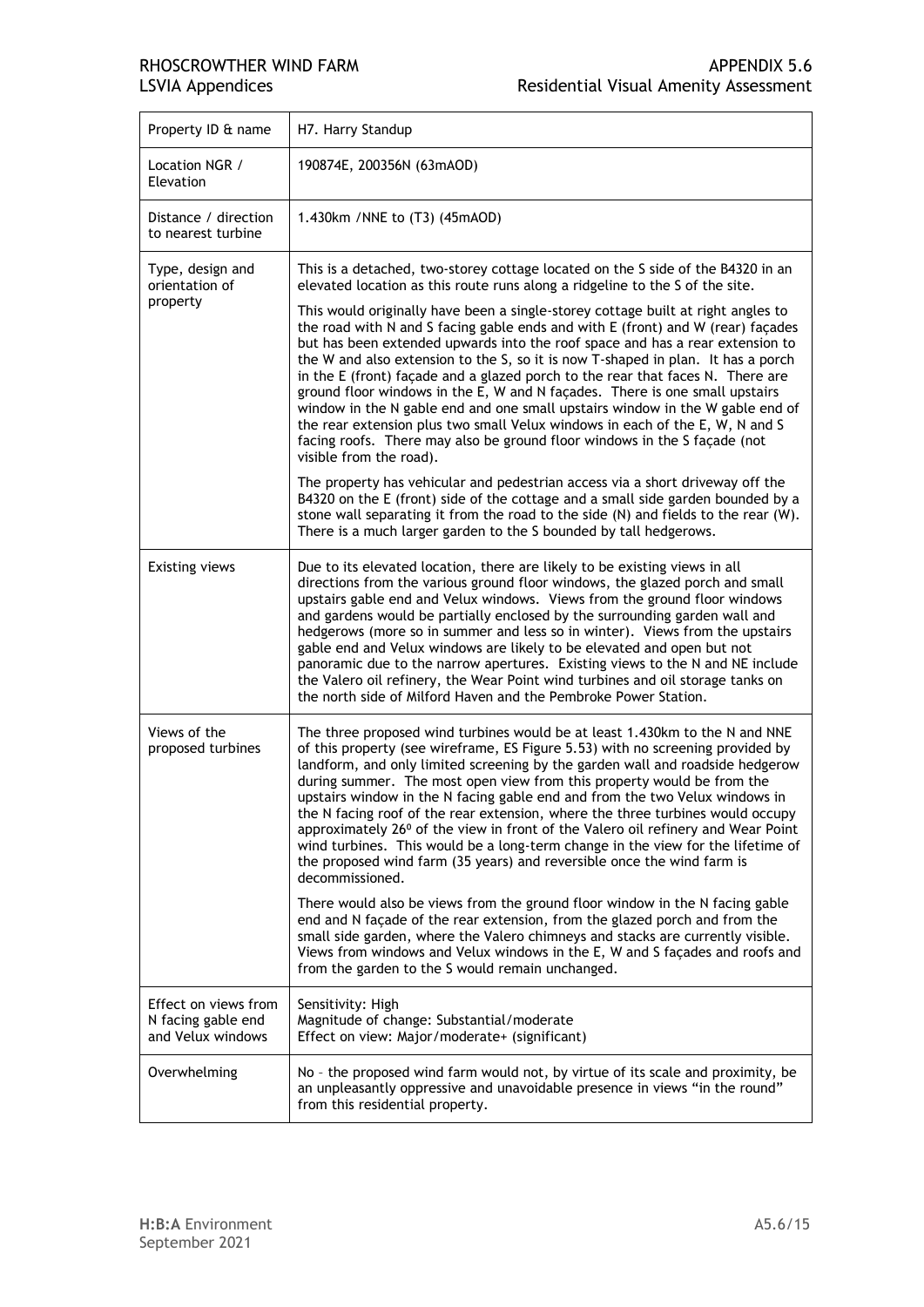| Property ID & name                                  | H8a. Newton Cottage                                                                                                                                                                                                                                                                                                                                                                                                                                                                                                                                                                                                                                                                                                    |
|-----------------------------------------------------|------------------------------------------------------------------------------------------------------------------------------------------------------------------------------------------------------------------------------------------------------------------------------------------------------------------------------------------------------------------------------------------------------------------------------------------------------------------------------------------------------------------------------------------------------------------------------------------------------------------------------------------------------------------------------------------------------------------------|
| Location NGR /<br>Elevation                         | 190616E, 200440N (61mAOD)                                                                                                                                                                                                                                                                                                                                                                                                                                                                                                                                                                                                                                                                                              |
| Distance / direction<br>to nearest turbine          | 1.507km / NNE to (T3) (45mAOD)                                                                                                                                                                                                                                                                                                                                                                                                                                                                                                                                                                                                                                                                                         |
| Type, design and<br>orientation of<br>property      | Newton Cottage is a detached, two-storey cottage located on the S side of the<br>B4320 in an elevated location as this route runs along a ridgeline to the S of the<br>site. This would originally have been a pair of cottages built at right angles to<br>the road with E (front) and W (rear) facades and N and S facing gable ends. It<br>has since been turned into a single dwelling with a single-storey extension to<br>the N gable end. There is a garage door and porch in the E (front) façade of<br>the extension and a front door in the E (front) façade. There are ground floor<br>and upstairs windows in the E and W façades but no windows in the N facing<br>gable ends of the house and extension. |
|                                                     | The property has vehicular and pedestrian access via a short driveway off the<br>B4320 on the E (front) side of the cottage and gardens to the E (front) and S<br>(side) of the property bounded by stone walls to the E and W and a hedgerow to<br>the S.                                                                                                                                                                                                                                                                                                                                                                                                                                                             |
| <b>Existing views</b>                               | Due to its elevated location, there would be elevated views E and W from the<br>windows in the E and W façades. Views from the ground floor windows and<br>gardens would be partially enclosed by the surrounding garden walls and<br>hedgerow (more so in summer and less so in winter). Views from the upstairs<br>windows are likely to be elevated and open but not panoramic due to the<br>narrow apertures.                                                                                                                                                                                                                                                                                                      |
|                                                     | The hedgerow on the bank along the N side of the B4320 has been left to grow<br>tall, presumably to screen the view of the Valero oil refinery from the driveway<br>and front garden. However, during winter there are likely to be filtered views<br>through this vegetation from the driveway and front garden that include the<br>Valero oil refinery, the Wear Point wind turbines and oil storage tanks on the<br>north side of Milford Haven and the Pembroke Power Station.                                                                                                                                                                                                                                     |
| Views of the<br>proposed turbines                   | The three proposed wind turbines would be at least 1.507km to the NNE of this<br>property (see wireframe, ES Figure 5.54) with no screening provided by<br>landform, and a degree of screening by the garden walls and roadside hedgerow<br>during summer. The most open view from this property would be from the<br>driveway during winter where the three turbines would occupy approximately<br>27º of the view in front of the Valero oil refinery and Wear Point wind turbines.<br>This would be a long-term change in the view for the lifetime of the proposed<br>wind farm (35 years) and reversible once the wind farm is decommissioned.                                                                    |
|                                                     | There would also be a similar view from the front garden. Views from windows<br>in the E and W façades and from the garden to the S would remain unchanged.                                                                                                                                                                                                                                                                                                                                                                                                                                                                                                                                                            |
| Effect on views from<br>driveway and from<br>garden | Sensitivity: High<br>Magnitude of change: Substantial/moderate<br>Effect on view: Major/moderate+ (significant)                                                                                                                                                                                                                                                                                                                                                                                                                                                                                                                                                                                                        |
| Overwhelming                                        | No - the proposed wind farm would not, by virtue of its scale and proximity, be<br>an unpleasantly oppressive and unavoidable presence in views "in the round"<br>from this residential property.                                                                                                                                                                                                                                                                                                                                                                                                                                                                                                                      |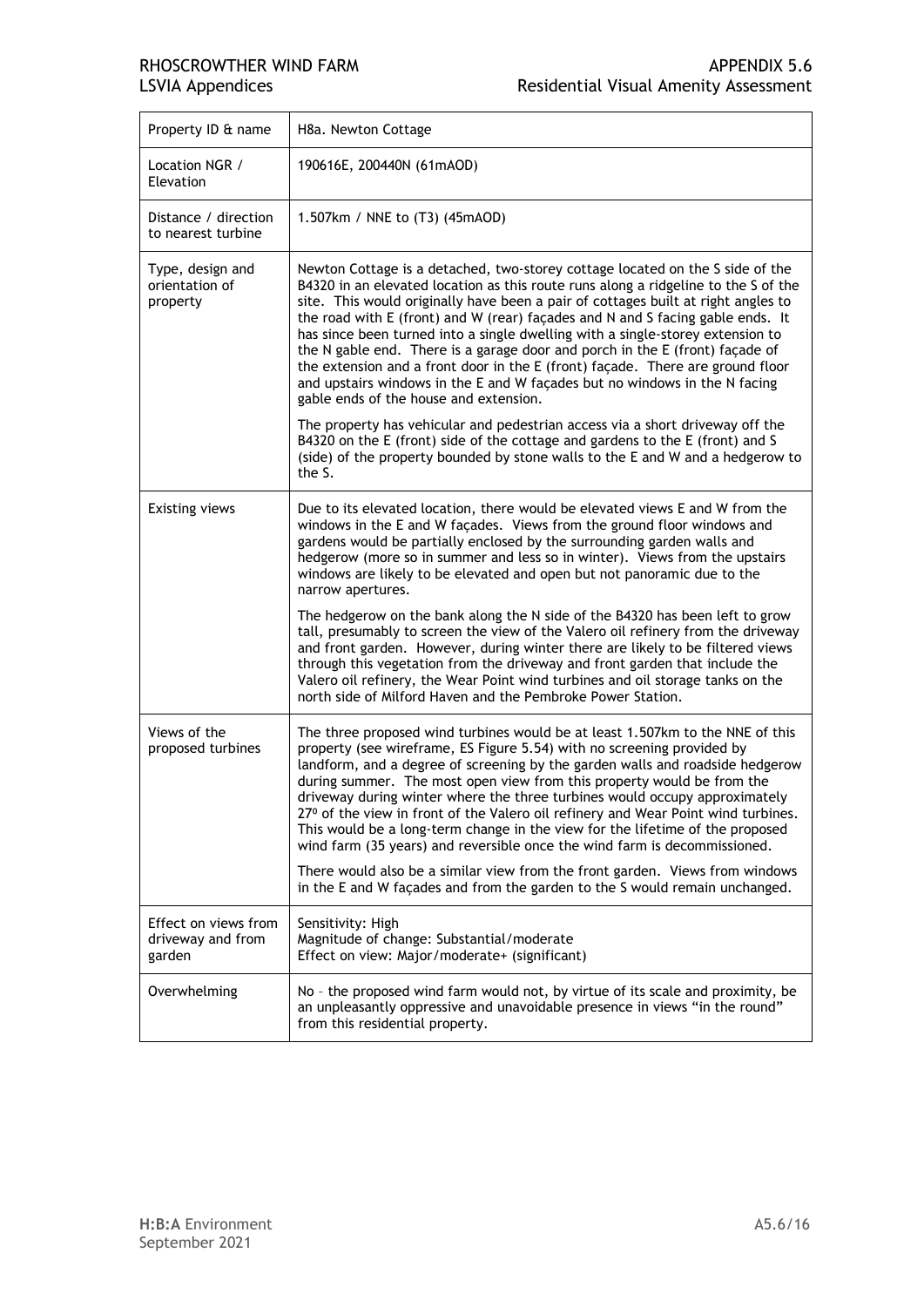| Property ID & name                                  | H8b. Newton Farm                                                                                                                                                                                                                                                                                                                                                                                                                                                                                                                                                                                                                                                                                                                                                                                                                                                                                                                                                                                                                                                                                                                                                                                                                                                                                                                                                                                                                                               |
|-----------------------------------------------------|----------------------------------------------------------------------------------------------------------------------------------------------------------------------------------------------------------------------------------------------------------------------------------------------------------------------------------------------------------------------------------------------------------------------------------------------------------------------------------------------------------------------------------------------------------------------------------------------------------------------------------------------------------------------------------------------------------------------------------------------------------------------------------------------------------------------------------------------------------------------------------------------------------------------------------------------------------------------------------------------------------------------------------------------------------------------------------------------------------------------------------------------------------------------------------------------------------------------------------------------------------------------------------------------------------------------------------------------------------------------------------------------------------------------------------------------------------------|
| Location NGR /<br>Elevation                         | 190560E, 200450N (61mAOD)                                                                                                                                                                                                                                                                                                                                                                                                                                                                                                                                                                                                                                                                                                                                                                                                                                                                                                                                                                                                                                                                                                                                                                                                                                                                                                                                                                                                                                      |
| Distance / direction<br>to nearest turbine          | 1.540km / NNE to (T3) (45mAOD)                                                                                                                                                                                                                                                                                                                                                                                                                                                                                                                                                                                                                                                                                                                                                                                                                                                                                                                                                                                                                                                                                                                                                                                                                                                                                                                                                                                                                                 |
| Type, design and<br>orientation of<br>property      | The farmhouse at Newton Farm is a two-storey farmhouse located on the S side<br>of the B4320 in an elevated location as this route runs along a ridgeline to the S<br>of the site. This would originally have been a double-fronted, detached stone<br>farmhouse built at right angles to and set back from the road with E (front) and<br>W (rear) façades and N and S facing gable ends. It has since been extended to<br>the rear with two, two-storey extensions that link the farmhouse to single<br>storey outbuildings. There is a porch, plus two ground floor and three upstairs<br>windows in the E (front) façade and a door, two downstairs and three upstairs<br>windows in the N facing façade of the rear extensions but no windows in the N<br>facing gable end of the house. There may also be windows in the W (rear)<br>façade of the farmhouse and in the S facing façade of the rear extensions (not<br>visible from the road). The property has vehicular and pedestrian access via a<br>gate off the B4320 into a large parking area on the N side of the rear extension<br>bounded by stone walls to the N and E and the outbuildings to the W. There is<br>a large garden laid to lawn to the E (front) of the property bounded by a tall<br>stone wall to the S and a low stone wall with tall coniferous hedging to the N<br>and E. There is also an S-shaped range of substantial stone outbuildings to the<br>W of the farmhouse. |
| <b>Existing views</b>                               | Due to its elevated location, there would be open views to the E and N from the<br>windows in the E (front) façade, from the N facing windows in the rear<br>extensions and from the parking area and parts of the garden to the E (eg at<br>the gated entrance off the B4320). Views from the E facing ground floor<br>windows and from parts of the garden to the E would be partially enclosed by<br>the surrounding garden walls, coniferous hedgerows and Newton Cottage.<br>Views to the E and N from the upstairs windows are likely to be elevated and<br>open but not panoramic due to the narrow apertures. The existing views to the<br>N include the Valero oil refinery, the Wear Point wind turbines and oil storage<br>tanks on the north side of Milford Haven and the Pembroke Power Station.                                                                                                                                                                                                                                                                                                                                                                                                                                                                                                                                                                                                                                                 |
| Views of the<br>proposed turbines                   | The three proposed wind turbines would be at least 1.540km to the NNE of this<br>property (see wireframe, ES Figure 5.54) with no screening provided by<br>landform, and only limited screening by the garden walls and hedgerows. The<br>most open view from this property would be from the three N facing upstairs<br>windows in the rear extension where the three turbines would occupy<br>approximately 27º of the view in front of the Valero oil refinery and Wear Point<br>wind turbines. This would be a long-term change in the view for the lifetime of<br>the proposed wind farm (35 years) and reversible once the wind farm is<br>decommissioned.<br>There would also be a similar but less elevated view from the N facing ground<br>floor windows in the rear extension and from the parking area and parts of the<br>garden to the E. Views from windows in the E (front) and W (rear) façades of<br>the farmhouse would remain unchanged.                                                                                                                                                                                                                                                                                                                                                                                                                                                                                                   |
| Effect on views from<br>driveway and from<br>garden | Sensitivity: High<br>Magnitude of change: Substantial/moderate<br>Effect on view: Major/moderate+ (significant)                                                                                                                                                                                                                                                                                                                                                                                                                                                                                                                                                                                                                                                                                                                                                                                                                                                                                                                                                                                                                                                                                                                                                                                                                                                                                                                                                |
| Overwhelming                                        | No - the proposed wind farm would not, by virtue of its scale and proximity, be<br>an unpleasantly oppressive and unavoidable presence in views "in the round"<br>from this residential property.                                                                                                                                                                                                                                                                                                                                                                                                                                                                                                                                                                                                                                                                                                                                                                                                                                                                                                                                                                                                                                                                                                                                                                                                                                                              |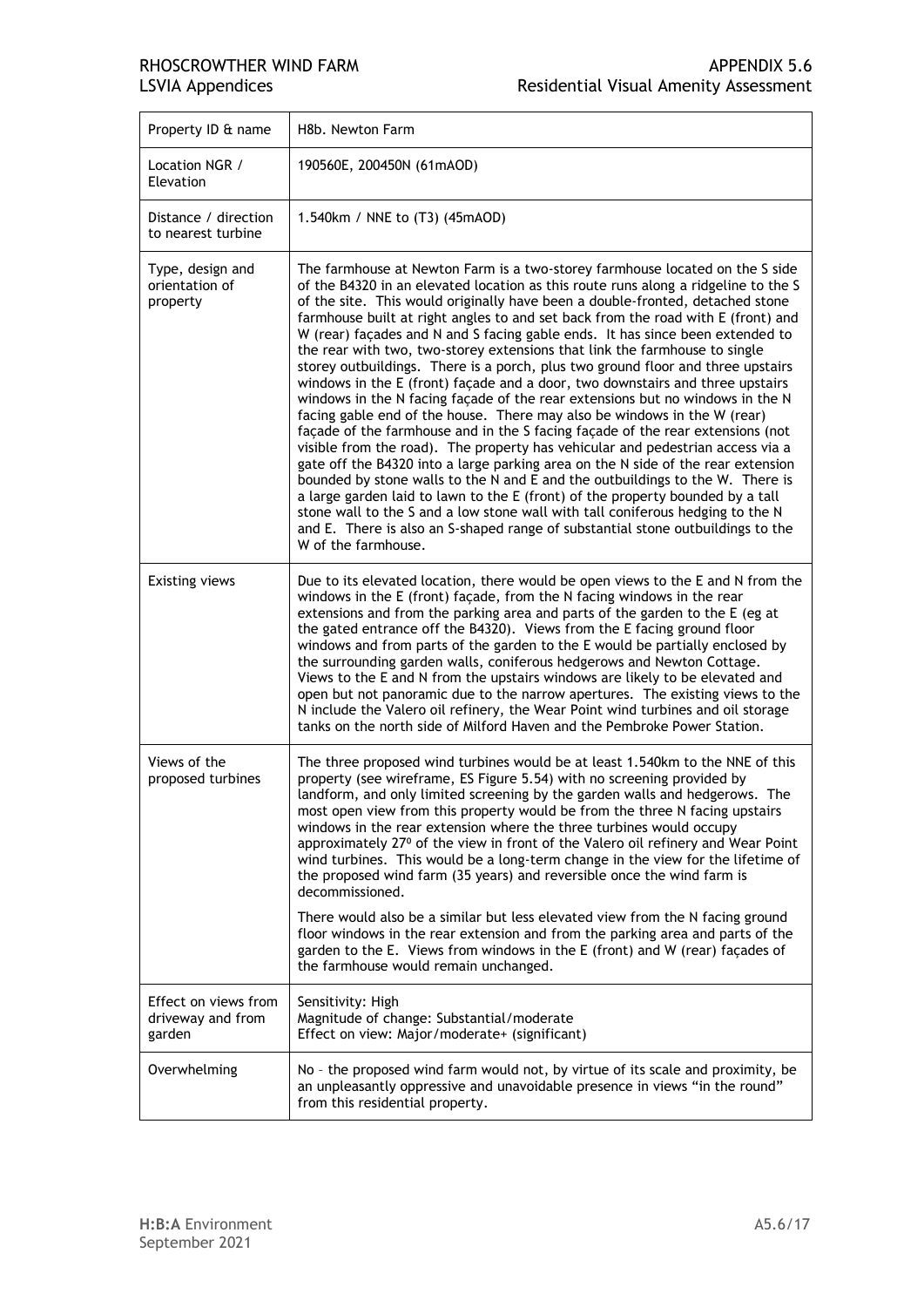| Property ID & name                                                         | H9. Neath Farm. Little Neath Barn and Barn y Cel                                                                                                                                                                                                                                                                                                                                                                                                                                                                                                                                                                                                                                                                                                                                                                                                                                                              |
|----------------------------------------------------------------------------|---------------------------------------------------------------------------------------------------------------------------------------------------------------------------------------------------------------------------------------------------------------------------------------------------------------------------------------------------------------------------------------------------------------------------------------------------------------------------------------------------------------------------------------------------------------------------------------------------------------------------------------------------------------------------------------------------------------------------------------------------------------------------------------------------------------------------------------------------------------------------------------------------------------|
| Location NGR /<br>Elevation                                                | 190233E, 201154N (29mAOD)                                                                                                                                                                                                                                                                                                                                                                                                                                                                                                                                                                                                                                                                                                                                                                                                                                                                                     |
| Distance / direction<br>to nearest turbine                                 | 1.280km / NNE to (T1) (55mAOD)                                                                                                                                                                                                                                                                                                                                                                                                                                                                                                                                                                                                                                                                                                                                                                                                                                                                                |
| Type, design and<br>orientation of<br>property                             | Neath Farm consists of a farmhouse and an L-shaped range of converted<br>outbuildings around a courtyard to the rear of the farmhouse, located at a<br>relatively low elevation on the SW facing slopes of a minor valley.                                                                                                                                                                                                                                                                                                                                                                                                                                                                                                                                                                                                                                                                                    |
|                                                                            | The farmhouse is a white rendered two-storey property that faces SSW (front)<br>and NNE (rear). There is a porch to the front and a two-storey extension to the<br>rear. It is not clearly visible from the surrounding roads but is likely to have<br>ground and upstairs windows in the SSW (front) and NNE (rear) façades and also<br>in the rear extension. It is accessed off the minor road to Rhoscrowther via a<br>long driveway that sweeps around the garden and parking area to the S of the<br>farmhouse.                                                                                                                                                                                                                                                                                                                                                                                         |
|                                                                            | Little Neath Barn is a part single, part two-storey barn conversion along the<br>WNW side of the courtyard. It has windows in the WNW façade and is likely to<br>also have windows facing into the courtyard on the ESE facade. The garden and<br>parking area is to the W. Barn y Cel (or Nook Hill Barn) is a single-storey stone<br>barn conversion with a double garage and parking area, along the NNE side of<br>the courtyard. It has large windows that face NNE onto a raised garden area<br>and is likely to also have windows facing into the courtyard on the SSW façade.<br>Little Neath Barn and Barn y Cel are accessed off the main driveway to the<br>farmhouse via a separate driveway that runs to the N and W of the complex.                                                                                                                                                             |
| <b>Existing views</b>                                                      | Existing views from the driveway, farmhouse and converted barns at ground<br>level may be limited by the rising land in all directions. However, there are<br>likely to be more elevated views from the upstairs windows in the SSW (front)<br>façade of the farmhouse over the garden and up the valley to the S and also<br>from the upstairs windows in the NNE (rear) façade and rear extension gable<br>end of the farmhouse over the other buildings to the NNE from where there<br>would be views of the Valero oil refinery chimneys and stacks on the skyline.                                                                                                                                                                                                                                                                                                                                       |
| Views of the<br>proposed turbines                                          | The three proposed wind turbines would be at least 1.280km to the NNE of<br>these properties, partially screened by rising landform to the NNE (see<br>wireframe, ES Figure 5.55) and with further screening provided by the<br>intervening roadside and field boundary vegetation along the skyline (more so in<br>summer and less so in winter). The most open views from this property would<br>be from the upstairs windows in the NNE (rear) façade and gable end of the<br>farmhouse, from where there would be slightly oblique views of three rotors,<br>occupying approximately 33° of the view in front of and to the right of the<br>Valero oil refinery. This would be a long-term change in the view for the<br>lifetime of the proposed wind farm (35 years) and reversible once the wind<br>farm is decommissioned.<br>Views from windows in the SSW, WNW and ESE façades of the farmhouse and |
|                                                                            | barns, and from the garden and parking areas to the S of the farmhouse, would<br>remain unchanged.                                                                                                                                                                                                                                                                                                                                                                                                                                                                                                                                                                                                                                                                                                                                                                                                            |
| Effect on views from<br>upstairs windows in<br>NNE façade and<br>gable end | Sensitivity: High<br>Magnitude of change: Substantial/moderate<br>Effect on view: Major/moderate+ (significant)                                                                                                                                                                                                                                                                                                                                                                                                                                                                                                                                                                                                                                                                                                                                                                                               |
| Overwhelming                                                               | No - the proposed wind farm would not, by virtue of its scale and proximity, be<br>an unpleasantly oppressive and unavoidable presence in views "in the round"<br>from this residential property.                                                                                                                                                                                                                                                                                                                                                                                                                                                                                                                                                                                                                                                                                                             |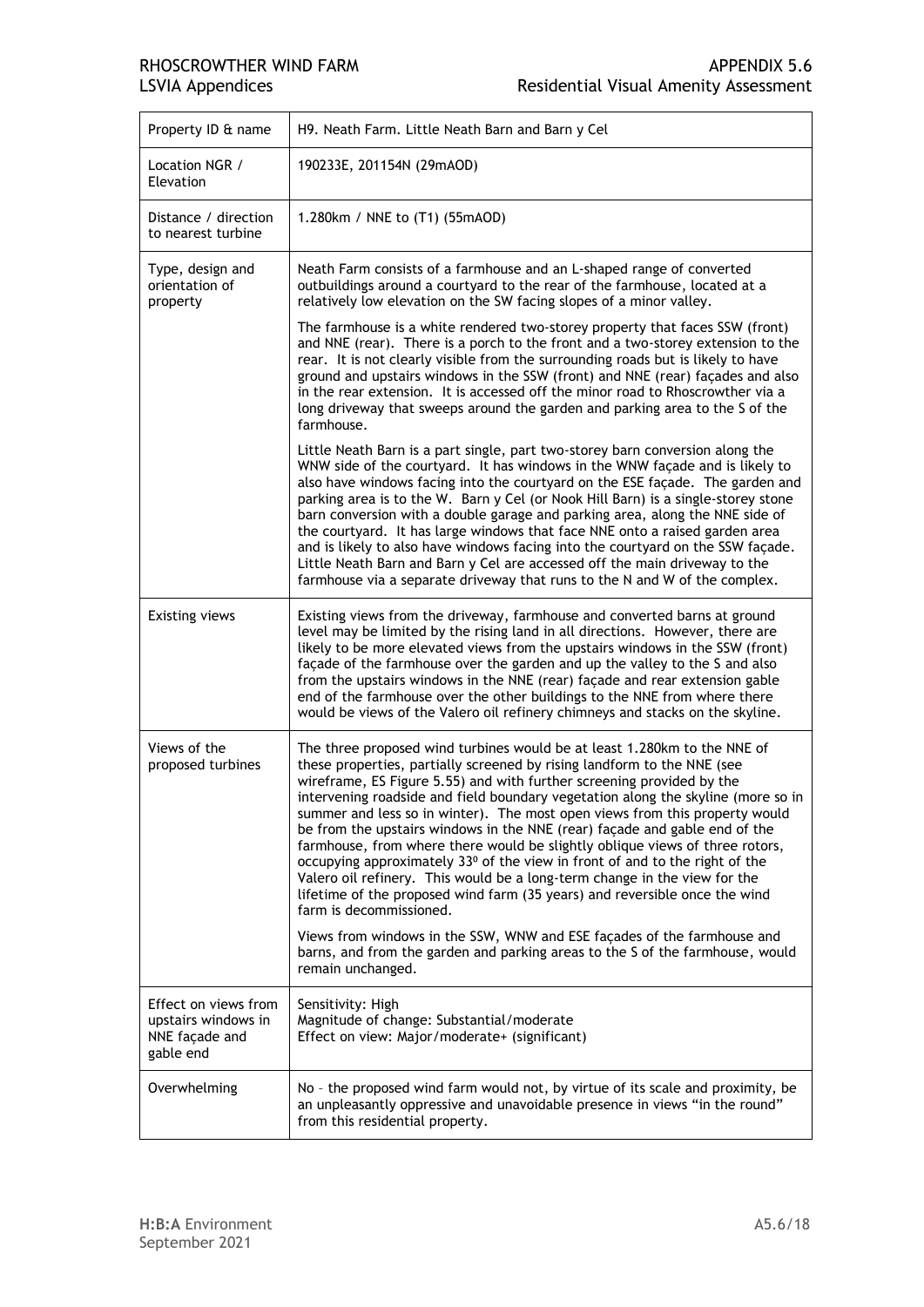| Property ID & name                             | H <sub>10</sub> . Pleasant View                                                                                                                                                                                                                                                                                                                                                                                                                                                                                                                                                                                                                                                                                                                                                                                       |
|------------------------------------------------|-----------------------------------------------------------------------------------------------------------------------------------------------------------------------------------------------------------------------------------------------------------------------------------------------------------------------------------------------------------------------------------------------------------------------------------------------------------------------------------------------------------------------------------------------------------------------------------------------------------------------------------------------------------------------------------------------------------------------------------------------------------------------------------------------------------------------|
| Location NGR /<br>Elevation                    | 190524E, 202310N (31mAOD)                                                                                                                                                                                                                                                                                                                                                                                                                                                                                                                                                                                                                                                                                                                                                                                             |
| Distance / direction<br>to nearest turbine     | 0.612km / ESE to (T1) (55mAOD)                                                                                                                                                                                                                                                                                                                                                                                                                                                                                                                                                                                                                                                                                                                                                                                        |
| Type, design and<br>orientation of<br>property | Pleasant View is a detached, two-storey cottage located on the E side of the<br>minor road through Rhoscrowther. It is the only occupied residential property<br>in the village and is in a relatively elevated location.                                                                                                                                                                                                                                                                                                                                                                                                                                                                                                                                                                                             |
|                                                | The cottage is built at right angles to the road with SSW (front) and NNE (rear)<br>façades and WNW and ESE facing gable ends. There is a front door and two<br>ground level and two upstairs windows in the front façade and there may also<br>be a door and windows in the rear façade (but not visible from the road).<br>There are not any windows in the WNW and ESE facing gable ends.                                                                                                                                                                                                                                                                                                                                                                                                                          |
|                                                | The property has a gated vehicular and pedestrian access off the minor road on<br>the W side of the cottage and gardens to the S (front), E (side) and N (rear) of<br>the property with tall vegetation to the N and E. There is a large corrugated<br>garage to the W and some smaller outbuildings in the garden to the N.                                                                                                                                                                                                                                                                                                                                                                                                                                                                                          |
| <b>Existing views</b>                          | Due to its elevated location, there would be elevated views across the<br>countryside to the S from the ground level and upstairs windows in the SSW<br>façade and gardens to the S and E.                                                                                                                                                                                                                                                                                                                                                                                                                                                                                                                                                                                                                            |
|                                                | Views from the ground level windows in the NNE façade may be largely<br>contained by the outbuildings and tall vegetation to the N but there are likely<br>to be views over the vegetation from the upstairs windows in the NNE façade<br>which would include views of the Valero oil refinery chimneys (more in winter,<br>less in summer).                                                                                                                                                                                                                                                                                                                                                                                                                                                                          |
| Views of the<br>proposed turbines              | T1 - T2 would be at least 0.612km to the ESE of this property (see wireframe,<br>ES Figure 5.56) with some screening provided by landform, and a limited degree<br>of further screening of the lower towers by the vegetation to the E (more in<br>summer and less in winter). T3 would be entirely screened by intervening<br>vegetation. The most open view from this property would be from the garden<br>to the S and E where the two turbines (T1 - T2) would occupy approximately $10^{\circ}$<br>of the view to the right of the Valero Oil Refinery. This would be a long-term<br>change in the view for the lifetime of the proposed wind farm (35 years) and<br>reversible once the wind farm is decommissioned.<br>Views from windows in the SSW (front) and NNE (rear) façades would remain<br>unchanged. |
| Effect on views from<br>garden                 | Sensitivity: High<br>Magnitude of change: Substantial<br>Effect on view: Major (significant)                                                                                                                                                                                                                                                                                                                                                                                                                                                                                                                                                                                                                                                                                                                          |
| Overwhelming                                   | No - T1 would be prominent in views from the garden but the proposed wind<br>farm would not, by virtue of its scale and proximity, be an unpleasantly<br>oppressive and unavoidable presence in views "in the round" from this<br>residential property.                                                                                                                                                                                                                                                                                                                                                                                                                                                                                                                                                               |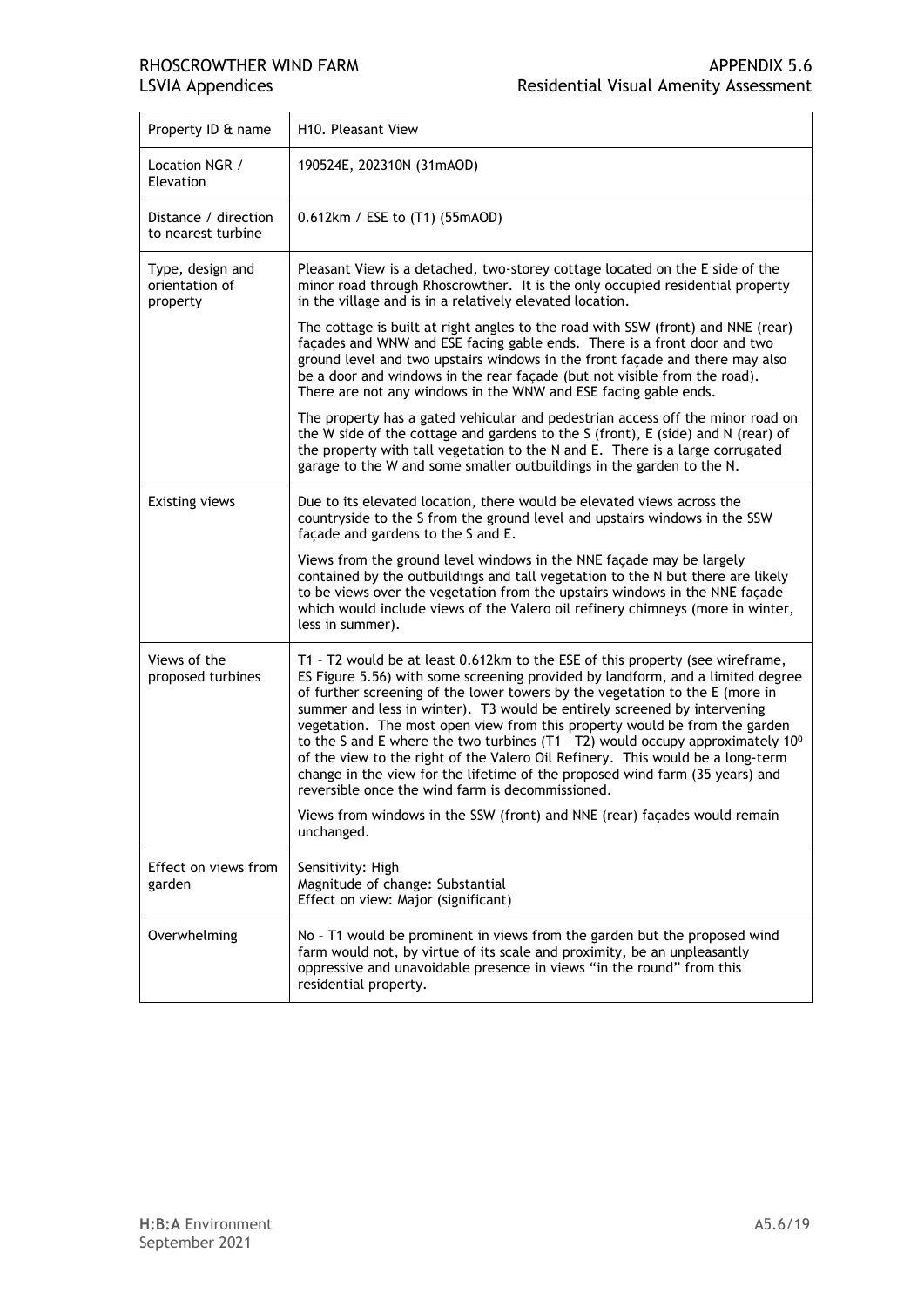| Property ID & name                                  | H11. Eastington Manor                                                                                                                                                                                                                                                                                                                                                                                                                                                                                                                                                                               |
|-----------------------------------------------------|-----------------------------------------------------------------------------------------------------------------------------------------------------------------------------------------------------------------------------------------------------------------------------------------------------------------------------------------------------------------------------------------------------------------------------------------------------------------------------------------------------------------------------------------------------------------------------------------------------|
| Location NGR /<br>Elevation                         | 290140E, 202500N (25mAOD)                                                                                                                                                                                                                                                                                                                                                                                                                                                                                                                                                                           |
| Distance / direction<br>to nearest turbine          | 1.039km (T1) (55mAOD)                                                                                                                                                                                                                                                                                                                                                                                                                                                                                                                                                                               |
| Type, design and<br>orientation of<br>property      | Eastington Manor is a large two-storey Grade I listed manor house located on<br>the E side of Angle Bay.<br>The manor house has SSW (front) and NNE (rear) façades with a tower to the<br>WNW gable end. There is an outbuilding to the ESE gable end, plus further<br>outbuildings to the NNE of both the outbuilding and manor house. There is a<br>front door and seven ground level windows and eight upstairs windows in the<br>SSW (front) façade and there may also be a door and windows in the NNE (rear)<br>façade (but not visible from the road). The property has a long driveway that |
|                                                     | provides vehicular and pedestrian access off Pleasant View, Rhoscrowther.<br>There is parking and a large grassed area to the front and a large garden area<br>within a wall to the rear.                                                                                                                                                                                                                                                                                                                                                                                                           |
| <b>Existing views</b>                               | There are open views across Angle Bay to the W and SW from the windows in<br>the SSW façade and driveway, parking area and garden to the S.                                                                                                                                                                                                                                                                                                                                                                                                                                                         |
|                                                     | Views from the NNE façade may be partly contained by the outbuildings and<br>garden walls but there are likely to be views over these from the upstairs<br>windows in the NNE façade which could include oblique views of the Valero oil<br>refinery.                                                                                                                                                                                                                                                                                                                                               |
| Views of the<br>proposed turbines                   | The three proposed wind turbines would be at least 1.039km to the ESE of this<br>property, largely screened by intervening vegetation so that filtered views of<br>partial rotors would be visible through and above the trees in winter and only<br>the blades of T1 and T3 and the blade tip of T2 would be visible above the<br>intervening vegetation in summer (see wireframe, ES Figure 5.57 and CH Vp D,<br>ES Figure 8.8).                                                                                                                                                                  |
|                                                     | The most open view from this property would be from the garden, parking area<br>and driveway to the S of the manor house where the turbines would occupy<br>approximately 14 <sup>0</sup> of the view. This would be a long-term change in the view<br>for the lifetime of the proposed wind farm (35 years) and reversible once the<br>wind farm is decommissioned.                                                                                                                                                                                                                                |
|                                                     | Views from windows in the SSW and NNE façades would remain unchanged.                                                                                                                                                                                                                                                                                                                                                                                                                                                                                                                               |
| Effect on views from<br>driveway and from<br>garden | Sensitivity: High<br>Magnitude of change: Slight<br>Effect on view: Moderate (not significant)                                                                                                                                                                                                                                                                                                                                                                                                                                                                                                      |
| Overwhelming                                        | No - the proposed wind farm would not, by virtue of its scale and proximity, be<br>an unpleasantly oppressive and unavoidable presence in views "in the round"<br>from this residential property.                                                                                                                                                                                                                                                                                                                                                                                                   |